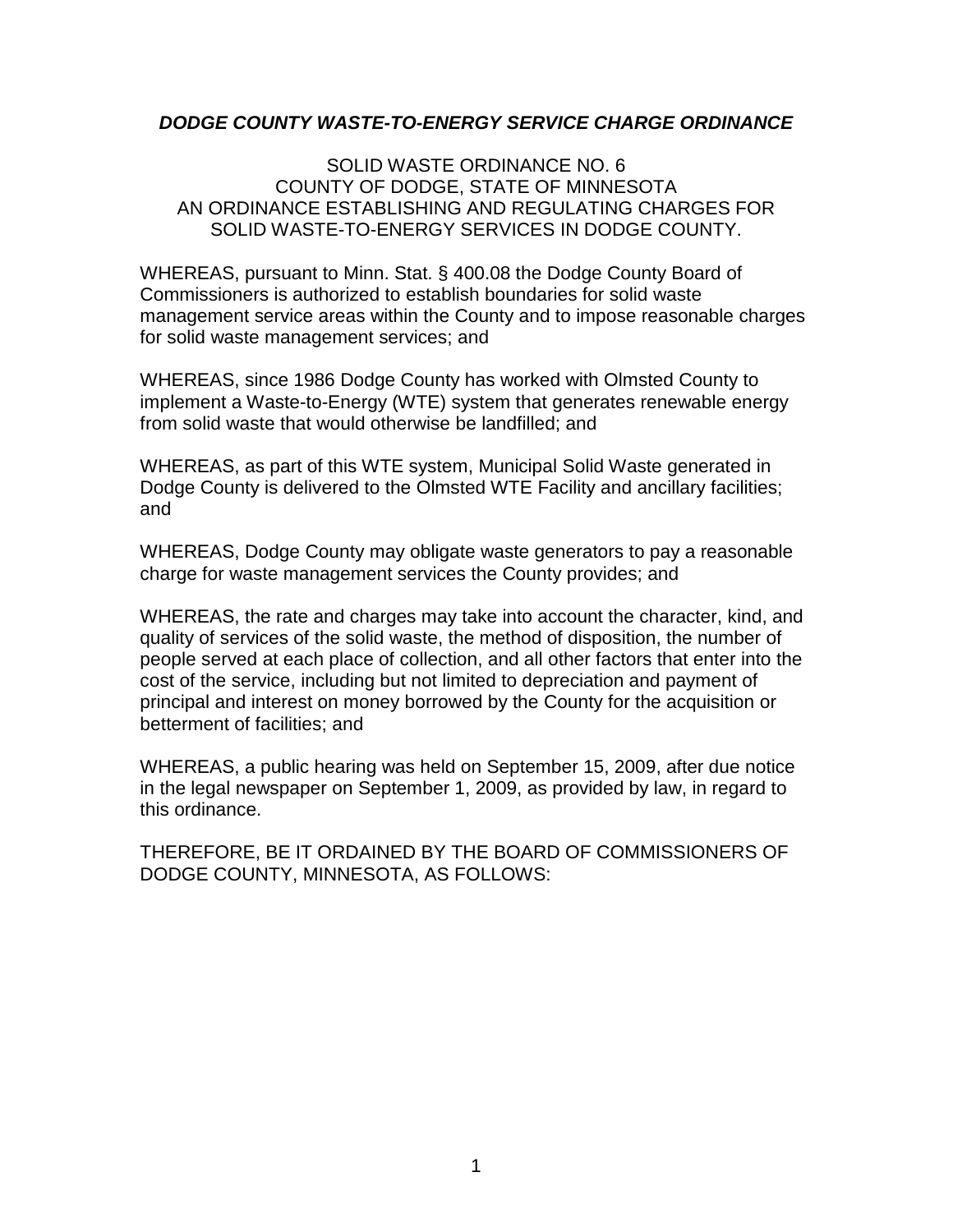## **ARTICLE I DEFINITIONS RULES & WORD USAGE**

### **SECTION 1.0 DEFINITIONS**

Unless the context clearly indicates otherwise, the following words and phrases shall have the meanings ascribed to them in this Ordinance 6, and only for purposes of this Ordinance 6. Unless specifically defined herein, terms used in this Ordinance shall have the same definition as provided in the Waste Management Act, Minn. Stat. § 115A.01 *et seq.* and if not defined there, shall have common usage meaning. For purposes of this Ordinance, the words "must" and "shall" are mandatory and not permissive.

**Agency**: means the Minnesota Pollution Control Agency.

**Bill:** means any statement or invoice issued by a Hauler for payment of Hauler Services.

**City:** a statutory or home rule charter City or town located within the County.

**Charge:** means a Solid Waste Management Service Charge.

**Collection or Collects:** means the aggregation of Solid Waste from the place at which it is generated and includes all activities up to the time the Solid Waste is delivered to a Solid Waste Management Facility.

**Commercial Site:** means any business, commercial, industrial, institutional or governmental establishment. These include home-operated businesses, industries, commercial and institutional enterprises, and such non-residential institutions as churches, nursing homes, nonprofit associations, schools, and the like. If a Site has dwelling units, but also has one or more units not used for dwelling purposes, such as a store or a restaurant, then it is considered a Commercial Site.

**Compost** or **Composting:** means the controlled microbial degradation of organic waste to yield a humus-like product.

**Compost Facility:** means a site used to compost or co-compost Solid Waste, including all structures or Processing equipment used to control drainage, collect and treat Leachate, and storage areas for the incoming waste, the final product, and residuals resulting from the composting process.

**Construction and Demolition Debris:** means Solid Waste resulting from construction, remodeling, repair, erection and demolition of buildings, roads and other artificial structures, including: concrete, brick, bituminous concrete, untreated wood, masonry, glass, trees, rock, plastic building parts, plumbing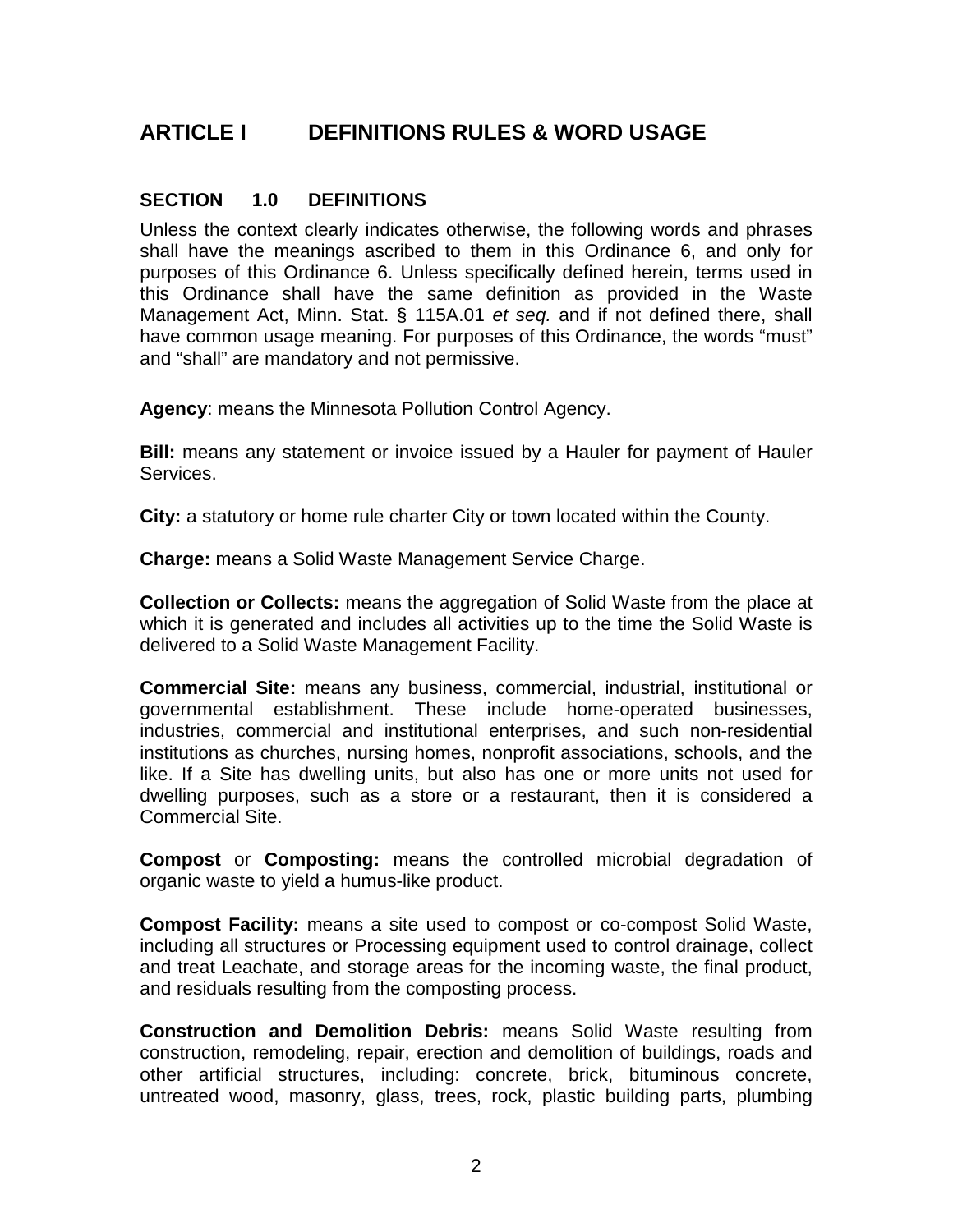fixtures, roofing materials, wallboard, and built-in cabinetry. Construction and Demolition Debris does not include: asbestos waste; auto glass; wood treated with chemical preservatives; furniture; lighting equipment; vermiculite; contaminated soil; firebrick; food waste; machinery; engine parts; liquid paints; paint thinners or solvents; varnishes; street sweepings; tar; carpet/padding if not affixed to a structure; mattresses; adhesives, caulking, sealants and applicators, brushes, containers, tubes, filters contaminated with these materials; sandblasting materials; agricultural chemicals or containers (including empty pesticide, herbicide, and insecticide containers); chemical containers; animal carcasses, parts, or rendering and slaughterhouse wastes; appliances (including white goods and brown goods); ashes or hot wastes that could spontaneously combust or ignite other wastes due to high temperatures; ash from incinerators, resource recovery facilities and power plants; batteries; carbon filters; fluorescent tubes and ballasts; high-intensity discharge lamps; foundry wastes; Hazardous Waste; household Refuse or garbage; infectious waste; liquids (any type), liquid non-hazardous materials; medical waste; mercury containing wastes (thermostats, switches); PCB contaminated wastes; petroleum products and their containers or filters (including oil, grease or fuel); radioactive waste (unless natural materials at normal background levels); septic tank pumpings; sludges (including ink, lime, wood, sewage or paper); live coal tar (including applicators, containers, and tubes); Waste Tires; vehicles; Yard Waste; and packaging materials, including cardboard, paper, shrink-wrap and Styrofoam. Mixtures of Construction and Demolition Debris with other Solid Waste is not Construction and Demolition Debris.

**County:** means Dodge County, Minnesota.

**County Board:** means the Dodge County Board of Commissioners.

**Curbside Collection:** means a Municipal Solid Waste, Yard Waste, and/or Recyclable Materials Collection system whereby the Generators set Solid Waste containers at the curb adjacent to a roadway or, where this is not practical, in locations easily accessible for Collection by a Hauler.

**Department:** means the Dodge County Environmental Services Department.

**Disposal or Dispose:** means the discharge, deposit, injection, Dumping, spilling, leaking, or placing of any waste into or on any land or water so that the waste or any constituent thereof may enter the environment or be emitted into the air, or discharged into any waters, including ground waters.

**Dodge County Transfer Station** or "Transfer Station" means the structures, machinery, equipment, improvements and ancillary facilities for receiving solid waste that are owned and operated by the County.

**Generator:** means any Person who generates or aggregates Solid Waste.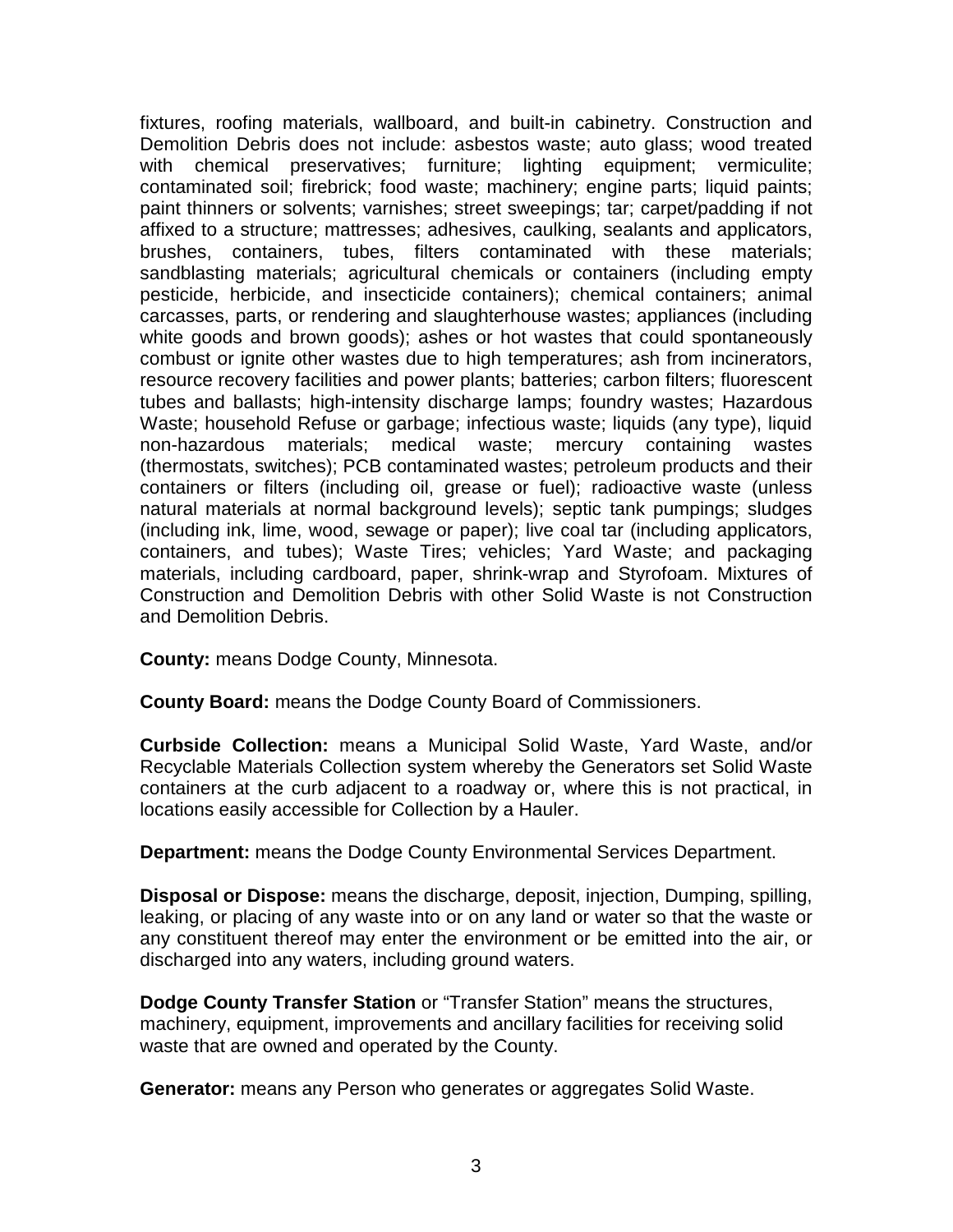**Hauler:** means any Person who Collects or Transports Solid Waste, Recyclable Materials or Yard Waste, but does not include a Self-Hauler.

**Hauler Services:** means the Municipal Solid Waste Services provided by a Hauler or Self-Hauler.

**Hazardous Waste:** means any Refuse, sludge, or other waste material or combinations of Refuse, sludge or other waste materials in solid, semisolid, liquid, or contained gaseous form which because of its quantity, concentration, or chemical, physical, or infectious characteristics may:

- A. Cause or significantly contribute to an increase in mortality or an increase in serious irreversible, or incapacitating reversible illness; or
- B. Pose a substantial present or potential hazard to human health or the environment when improperly treated, stored, transported, or Disposed of, or otherwise managed. Categories of Hazardous Waste materials include, but are not limited to: explosives, flammables, oxidizers, poisons, irritants, and corrosives. Hazardous Waste does not include source, special nuclear, or by-product material as defined by the Atomic Energy Act of 1954, as amended.

**Industrial Solid Waste:** means Solid Waste generated from an industrial or manufacturing process and Solid Waste generated from non-manufacturing activities that is Collected, Processed, or Disposed of as a separate waste stream. Industrial Solid Waste does not include office materials, restaurant and food preparation waste, discarded machinery, Construction and Demolition Debris, Municipal Solid Waste, or Municipal Solid Waste combustor ash.

**License:** means authorization by the County Board to conduct business services that may be limited to a specific period of time, specific person, and or a specific site in the County.

**Licensee:** means the Person who has been issued a license by the County to carry out any of the activities for which a license is required under the provisions of this Ordinance.

**Multi-Unit Residential Building:** means any building with four or more residential units.

### **Municipal Solid Waste (MSW):** means,

A. garbage, Refuse, and other Solid Waste from residential, Non-Residential, industrial, and community activities that the Generator of the waste aggregates for Collection, except as provided in paragraph B.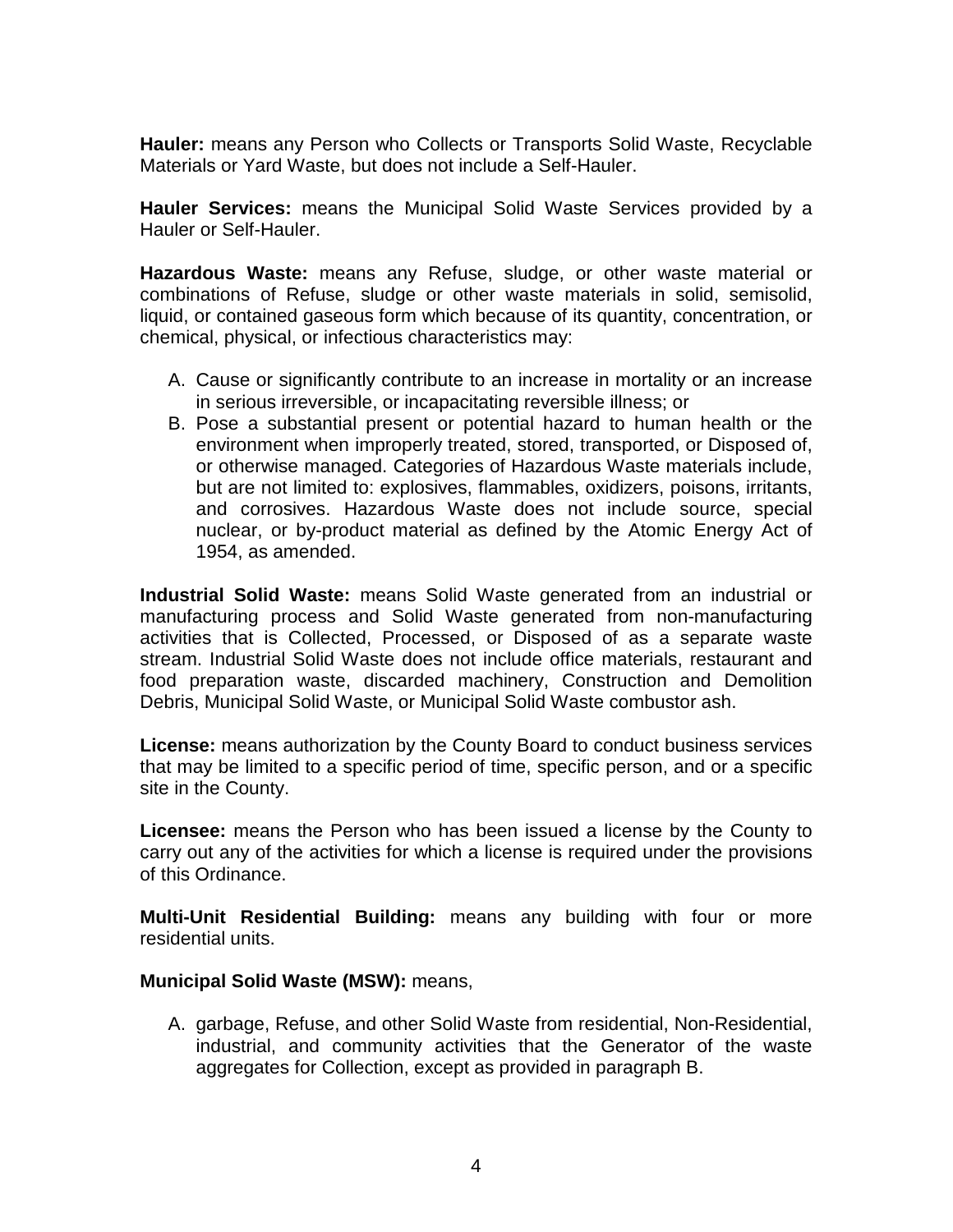B. Municipal Solid Waste does not include auto hulks, street sweepings, ash, Construction and Demolition Debris, mining waste, sludges, tree and agricultural wastes, Waste Tires, lead acid batteries, motor and vehicle fluids and filters, and other materials collected, processed, and Disposed of as separate waste streams.

**Municipal Solid Waste Services:** means Collection, Transportation, Processing, or Disposal of Municipal Solid Waste Generated in the County, including but not limited to regularly scheduled service, on-call service, one-time service, rental and other use of equipment such as Solid Waste containers, compactors, compactor boxes, and the like, and any other service that involves or facilitates Collection, Transportation, Processing, or Disposal of Solid Waste materials as Municipal Solid Waste including pay-by-the-bag services where price of bags is a part of the service. It does not include the sale of equipment used for the Collection, Transportation, Processing, or Disposal of Municipal Solid Waste. It does not include Collection, Transportation, or management of Recyclable Materials, Yard Waste, food waste, source separated compostable materials, Problem Materials, or other waste materials when these materials are segregated by the Generator for the purpose of Recycling or Composting and are delivered to a Recycling Facility or Compost Facility, or the sale, rental, or other use of equipment necessary to facilitate Collection, transportation, or management of these materials.

**Municipality:** means an incorporated city or town within the County.

**Non-Residential Accounts:** means Solid Waste Management Services provided to any non-Residential Building or parcel.

**Non-Residential Property:** means all property that generates waste within the County that is not defined as a Residential Property as determined by the County.

**Non-Residential Rate:** means the rate of the Fee imposed on any Person who pays for Municipal Solid Waste Services for Municipal Solid Waste Generated from any source in the County other than a Residential Building.

**Operating License:** means a license required by County Ordinance.

**Operator:** means the Person responsible for the operation of a Solid Waste Management Facility.

**Owner:** means any person or persons having a legal interest in real or personal property or any persons in possession or control of real or personal property including, but not limited to, mortgages, contract for deed vendees, and contract for deed vendors.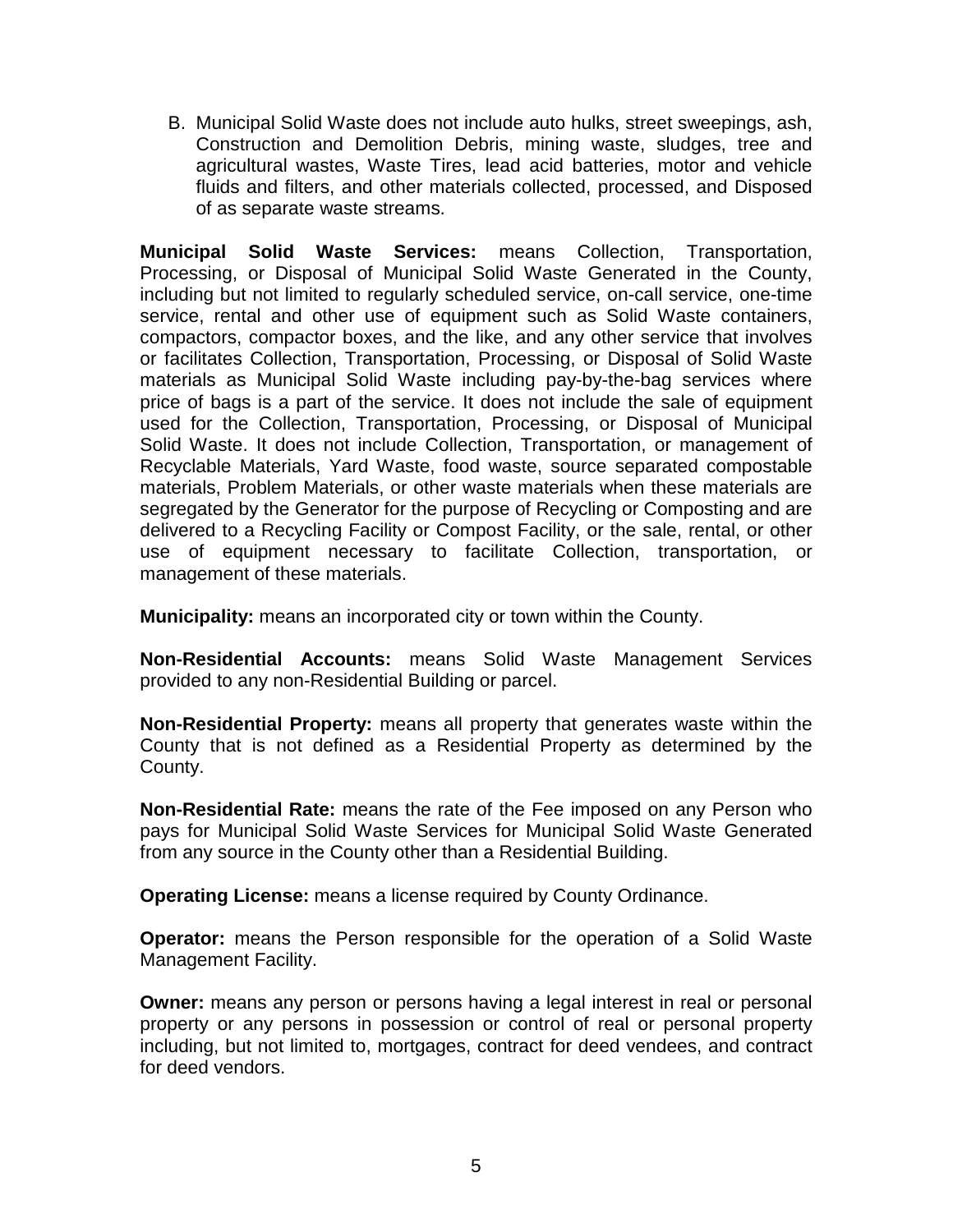**Person:** means any human being, any municipality or other governmental or political subdivision or other public agency, any public or private corporation, any partnership, firm, association, or other organization, any receiver, trustee, assignee, agent, or other legal representative of any of the foregoing, or any other legal entity, unless exempted by statute or rule.

**Problem Material:** means a material that, when processed or disposed of with Municipal Solid Waste, contributes to one of the following results: 1) the release of a hazardous substance, or pollutant or contaminant as defined in Minn. Stat. §115B.02; 2) pollution of water as defined in Minn. Stat. §115.01; 3) air pollution as defined in Minn. Stat. §116.06; or 4) a significant threat to the safe or efficient operation of a Solid Waste Management Facility.

**Processing:** means the treatment of Solid Waste after Collection and before Disposal. Processing includes but is not limited to reduction, separation, exchange, resource recovery, physical, chemical, or biological modification.

**Putrescible Material:** means Solid Waste that is capable of rotting or is in a foul state of decay or decomposition.

## **Real Property:**

- A. For the purposes of taxation, "Real Property" includes the land itself, rails, ties, and other track materials annexed to the land, and all buildings, structures, and improvements or other fixtures on it, bridges of bridge companies, and all rights and privileges belonging or appertaining to the land, and all mines, iron ore and taconite minerals not otherwise exempt, quarries, fossils, and trees on or under it.
- B. A building or structure shall include the building or structure itself, together with all improvements or fixtures annexed to the building or structure, which are integrated with and of permanent benefit to the building or structure, regardless of the present use of the building, and which cannot be removed without substantial damage to itself or to the building or structure.
- C. Real Property does not include;
	- (i) Tools, implements, machinery, and equipment attached to or installed in Real Property for use in the business or production activity conducted thereon, regardless of size, weight or method of attachment, and mine shafts, tunnels, and other underground openings used to extract ores and minerals taxed under chapter 298 together with steel, concrete, and other materials used to support such openings.
	- (ii) The exclusion provided in clause (i) shall not apply to machinery and equipment includable as real estate by paragraphs (a) and (b) even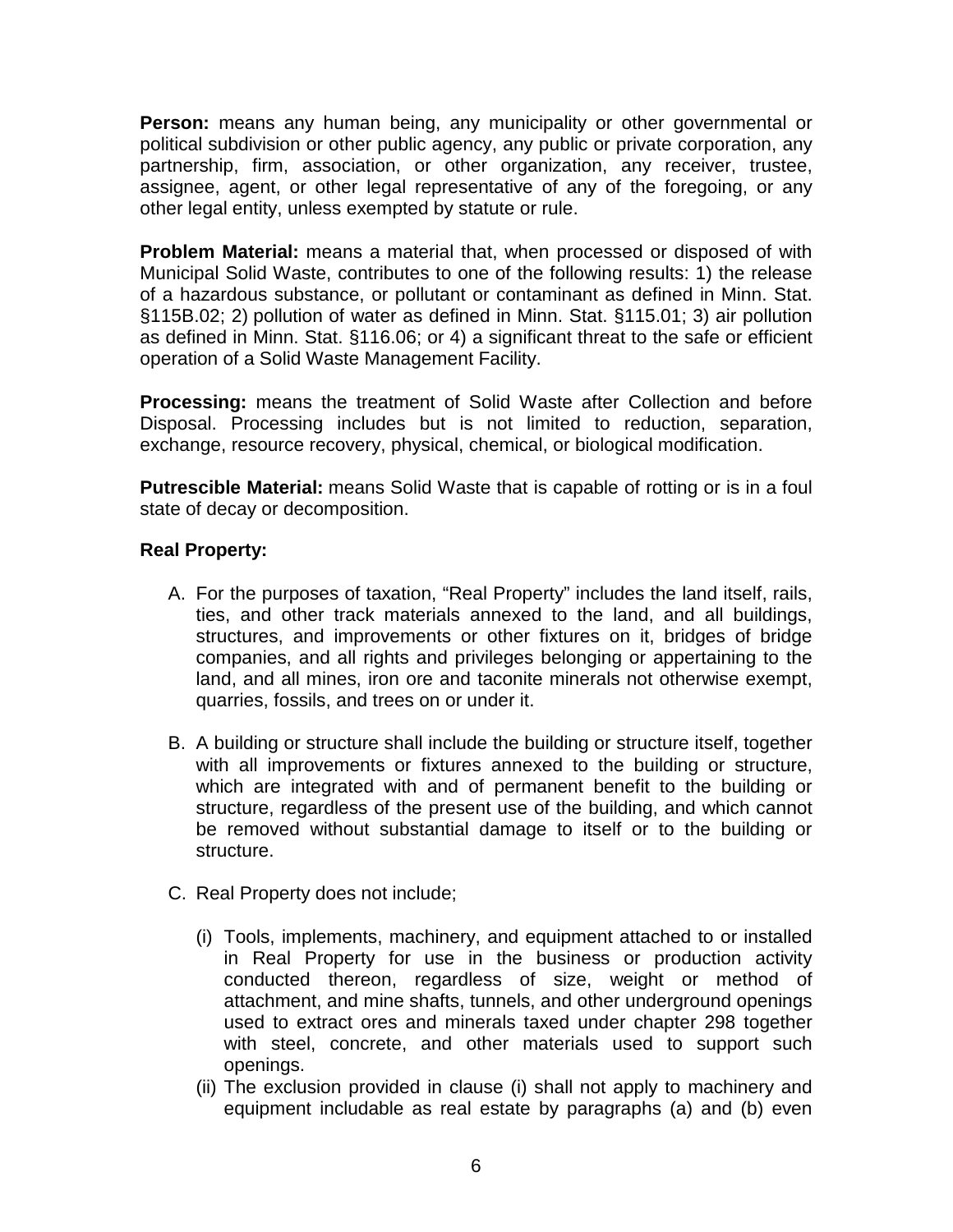though such machinery and equipment is used in the business or production activity conducted on the Real Property if and to the extent such business or production activity consists of furnishing services or products to other buildings or structures which are subject to taxation under this chapter.

- (iii) The exclusion provided in clause (i) does not apply to the exterior shell of a structure, which constitutes walls, ceilings, roofs, or floors if the shell of the structure has structural, insulation, or temperature control functions or provides protection from the elements. Such an exterior shell is included in the definition of Real Property even if it also has special functions distinct from that of a building.
- D. The term Real Property does not include tools, implements, machinery, equipment, poles, lines, cables, wires, conduit, and station connections which are part of a telephone communications system, regardless of attachment to or installation in Real Property and regardless of size, weight, or method of attachment or installation. (Minn. Statute § 272.03, subdivision 1)

**Recycling Facility:** means a facility used to aggregate, process, or market Recyclable Materials. Recycling Facility does not include an individual generator of Recyclable Materials, such as a homeowner or business and it does not include a manufacturer using Recyclable Materials as feedstock.

**Recyclable Materials:** means marketable materials that are separated from Solid Waste for the purpose of Recycling, including paper, glass, plastics, metals, automobile oil, and batteries. Refuse-derived fuel or other material that is destroyed by incineration is not a Recyclable Material. Recyclable Materials also refers to marketable materials separated from Industrial Solid Wastes and Construction and Demolition Debris for the purpose of recycling.

**Recycling:** means the process of Collecting and preparing Recyclable Materials and reusing the materials in their original form or using them in manufacturing processes that do not cause the destruction of Recyclable Materials in a manner that precludes further use.

**Refuse:** means putrescible and non-putrescible Solid Wastes, including garbage, rubbish, ashes, incinerator ash, incinerator residue, waste combustor ash, street cleanings, and Industrial Solid Wastes, and including municipal treatment wastes which do not contain free moisture.

**Residential Building:** means a single family home, a duplex, a tri-plex, a fourplex, an apartment building, a mobile home, a condominium, a townhouse, a cooperative housing unit, or any other Residential Building as determined by the County.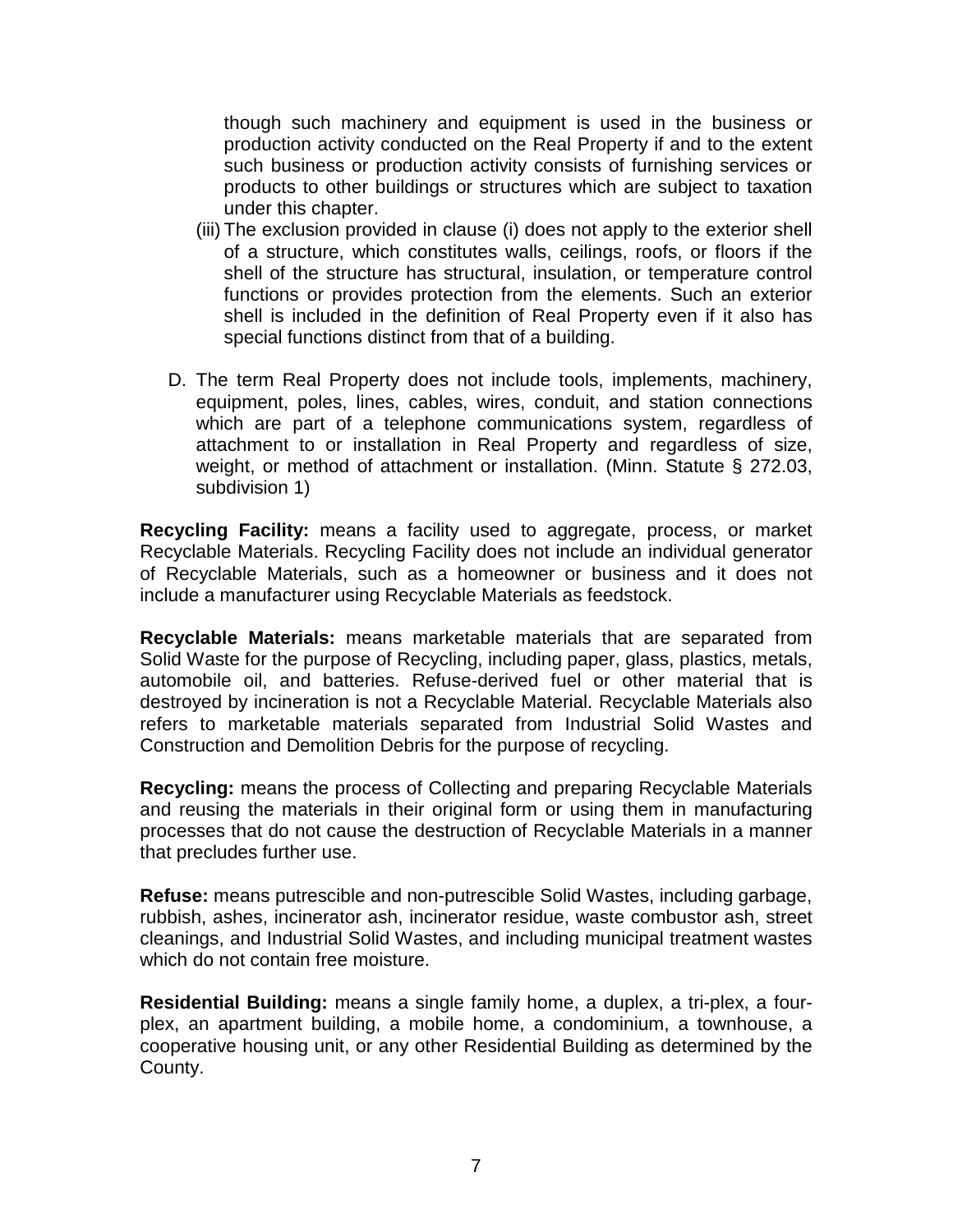**Residential Property:** means property on which a single family home, a duplex, a tri-plex, a four-plex, an apartment building, a mobile home, a condominium, a townhouse, a cooperative housing unit, or any other Residential Building as determined by the County is located.

**Residential Rate:** means the rate of the Fee imposed on a Person who pays for Municipal Solid Waste Services for Municipal Solid Waste Generated from a Residential Property.

**Residential Site:** means any dwelling unit including: (a) detached single family residences, and (b) buildings or sites containing multiple residences including apartment buildings, condominiums, manufactured home parks, or town-homes, none of which are used solely for commercial purposes.

**Sales Price:** means total consideration valued in money for Municipal Solid Waste Services.

**Self-Hauler:** means a Person who transports their own Solid Waste for Solid Waste Management purposes.

**Service Area:** means the area within the geographical boundaries of the County.

**Service Charge:** means a service charge imposed pursuant to Minn. Stat. §400.

**Site:** means the spatial location of a proposed or actual Solid Waste Management Activity or Solid Waste Management Facility.

**Solid Waste:** means garbage, Refuse, sludge from a water supply treatment plant or air contaminant treatment Facility, and other discarded waste materials and sludges, in solid, semisolid, liquid, or contained gaseous form, resulting from industrial, mining, and agricultural operations and from Non-Residential Property, and from community activities, but does not include Hazardous Waste; animal waste used as fertilizer; earthen fill, boulders, rock; sewage sludge; solid or dissolved material in domestic sewage or other common pollutants in water resources, such as silt, dissolved or suspended solids in industrial waste water effluents or discharges which are point sources subject to permits under Section 402 of the federal Water Pollution Control Act, as amended; dissolved materials in irrigation return flows; or source, special nuclear, or by-product material as defined by the Atomic Energy Act of 1954, as amended.

**Solid Waste Administrator:** means the individual assigned by the County to oversee and direct Solid Waste Management Activities.

**Solid Waste Department or Department:** means the Dodge County Environmental Services Department.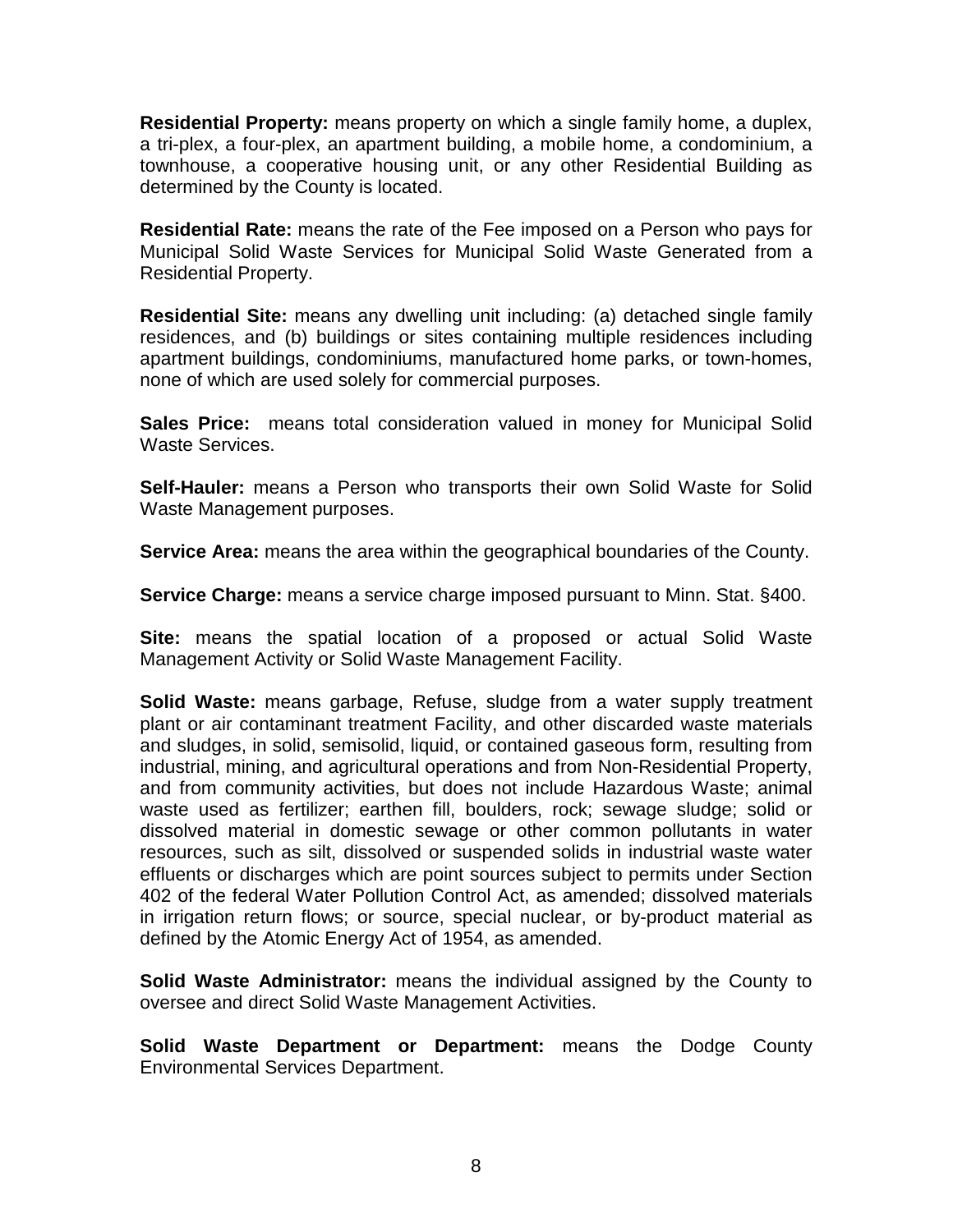**Solid Waste Land Disposal Facility:** means a Solid Waste Land Disposal Facility permitted by the Agency that is designed or operated for the purpose of disposing of Solid Waste on or in the land, together with any appurtenant facilities.

**Solid Waste Management:** means activities that are intended to affect or control the Generation of Solid Waste and activities which provide for or control the Collection, Transportation, Processing, treatment, and Disposal of waste.

**Solid Waste Management Activity:** means an activity related to the Generation, storage, Collection, Transportation, Processing or reuse, conversion, or Disposal of Solid Waste.

**Solid Waste Management Facility:** means a Solid Waste Land Disposal Facility, a Construction and Demolition Debris Land Disposal Facility, an Industrial Solid Waste Land Disposal Facility, a Compost Facility, a Transfer Station, a Solid Waste Processing Facility, a Waste Tire Facility, a Waste Tire Collection Site, a Waste Tire Facility, a Waste Tire Processing Facility, or a Recycling Facility.

**Solid Waste Management Plan:** means the County Solid Waste Management Plan developed, adopted, and approved under Minn. Stat. §115A.46 or Minn. Stat. §473.149.

**Solid Waste Management Service Charge:** means a service charge imposed pursuant to Minn. Stat. §400.08.

**Solid Waste Ordinance or Ordinance:** means a Solid Waste Ordinance adopted by Dodge County.

**Solid Waste Processing Facility:** means a facility for the Processing of Solid Waste.

**Solid Waste Reduction; Source Reduction:** means an activity that reduces Generation of Solid Waste or the inclusion of toxic materials in Solid Waste, including:

- A. Reusing a product in its original form,
- B. Increasing the life span of a product,
- C. Reducing material or the toxicity of material used in production or packaging; or
- D. Changing procurement, consumption, or Solid Waste Generation habits to result in smaller quantities or lower toxicity of Solid Waste Generated.

**Source-Separated Compostable Material**: means Municipal Solid Waste that:

A. Is separated at the source by Solid Waste generators for the purpose of preparing it for use as Compost;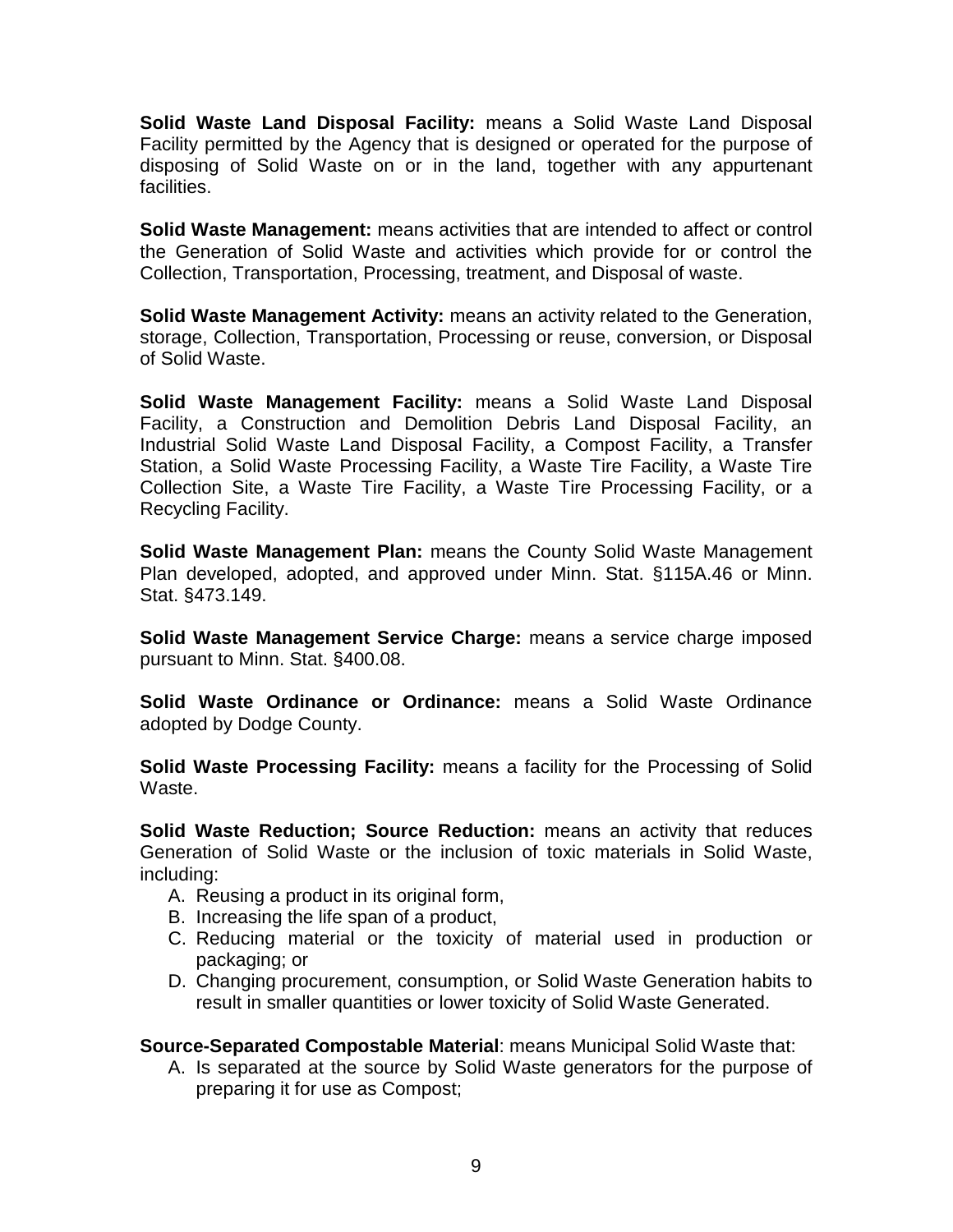- B. Collected separately from other Municipal Solid Wastes;
- C. Is comprised of food wastes, fish and animal waste, plant materials, diapers, sanitary products, and paper that is not recyclable because the Solid Waste Administrator has determined that no other person is willing to accept the paper for recycling; and
- D. Is delivered to a Facility to undergo controlled microbial degradation to yield a humus-like product meeting the Agency's class I or class II, or equivalent, Compost standards and where process residues do not exceed 15 percent by weight of the total material delivered to the Facility.

**Source-Separated Recyclable Material:** means Recyclable Materials separated by the Generator prior to Collection for Recycling.

**Special Wastes:** are non-hazardous Solid Wastes that have been prohibited from disposal with Municipal Solid Waste or have had other specific management requirements prescribed by statute.

**State:** means the State of Minnesota.

**Transfer Station:** means an intermediate Solid Waste Management Facility in which Solid Waste collected from any source is temporarily deposited to await Transportation to another Solid Waste Management Facility.

**Transportation or Transports:** means the conveying of Solid Waste from one place to another.

**Unacceptable Waste:** means those Solid Wastes that cannot be accepted for management at a Solid Waste Management Facility pursuant to local, State and federal laws, and the practices of the Solid Waste Management Facility.

**Waste-to-Energy Service Charge:** means a Service Charge imposed pursuant to Minn. Stat. §400.08.

**Waste-to-Energy Services:** means all activities related to the County's implementation of its Solid Waste Management Services Agreement with Olmsted County including, but not limited to, delivery of Municipal Solid Waste generated in the County to Olmsted County for Processing and Disposal at the Olmsted Waste-to-Energy facility and ancillary facilities.

**Yard Waste:** means garden wastes, leaves, lawn cuttings, weeds, and prunings generated at Residential or Non-Residential Properties.

**Yard Waste Facility:** means a facility used to compost Yard Waste.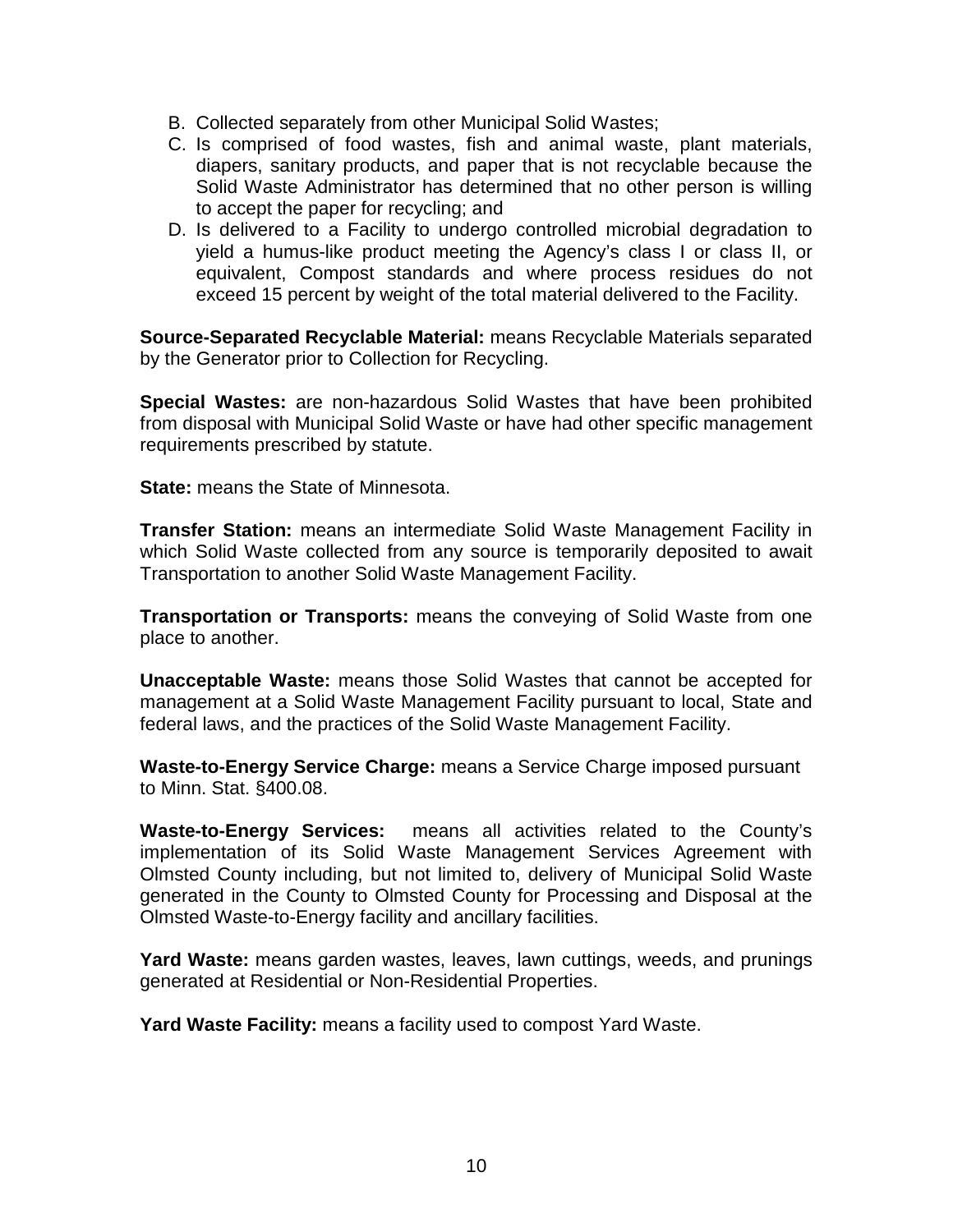## **ARTICLE II SOLID WASTE-TO-ENERGY SERVICE CHARGE**

The following provisions are enacted pursuant to Minn. Stat. §400.08 which authorizes the County to create and to impose Service Charges within the County's jurisdiction for Solid Waste Management Services.

### **SECTION 1.0 PURPOSE AND AUTHORITY**

The purpose of this Article is to establish collection of a Service Charge to fund Waste-to-Energy (WTE) Services intended to protect the public health and welfare and the environment pursuant to State mandates governing Solid Waste Management.

### **SECTION 2.0 GENERAL SERVICE CHARGE PROVISIONS**

### **2.01 Waste-to-Energy Service Charge**

A Waste-to-Energy Service Charge (Service Charge) may be imposed to pay for Waste-to-Energy Services provided within the Service Area. Generators shall pay the Service Charge imposed in the manners set forth herein in amounts as established by the County Board. Charge rates shall be just and reasonable. A copy of the current rate schedule shall be kept on file in the Department. In establishing or revising the rate schedule, the County Board may take into account all factors relevant to Solid Waste Management. Such factors include, but are not limited to: the character, kind and quality of service and of Solid Waste; the method of disposition; the number of people served at each place of Collection; and all other factors that enter into the cost of providing service including, but not limited to depreciation and payment of principal and interest on money borrowed by the County for the acquisition and betterment of Solid Waste Management Facilities; public education; recycling programs; household hazardous waste management; and Solid Waste Management Facility operating costs.

### **2.02 Procedures for Establishing the Amount of Service Charge**

The County Board shall act to impose and establish the amount of the Service Charge, as well as the method or methods of collection, by ordinance following a public hearing, and shall state the effective date of the Service Charge.

### **2.03 Procedures for Adjusting the Amount of Service Charge**

The Board may adjust the amount and method or methods of collecting the Service Charge by resolution following a public notice, and shall state the effective date of the adjusted Service Charge. There shall be a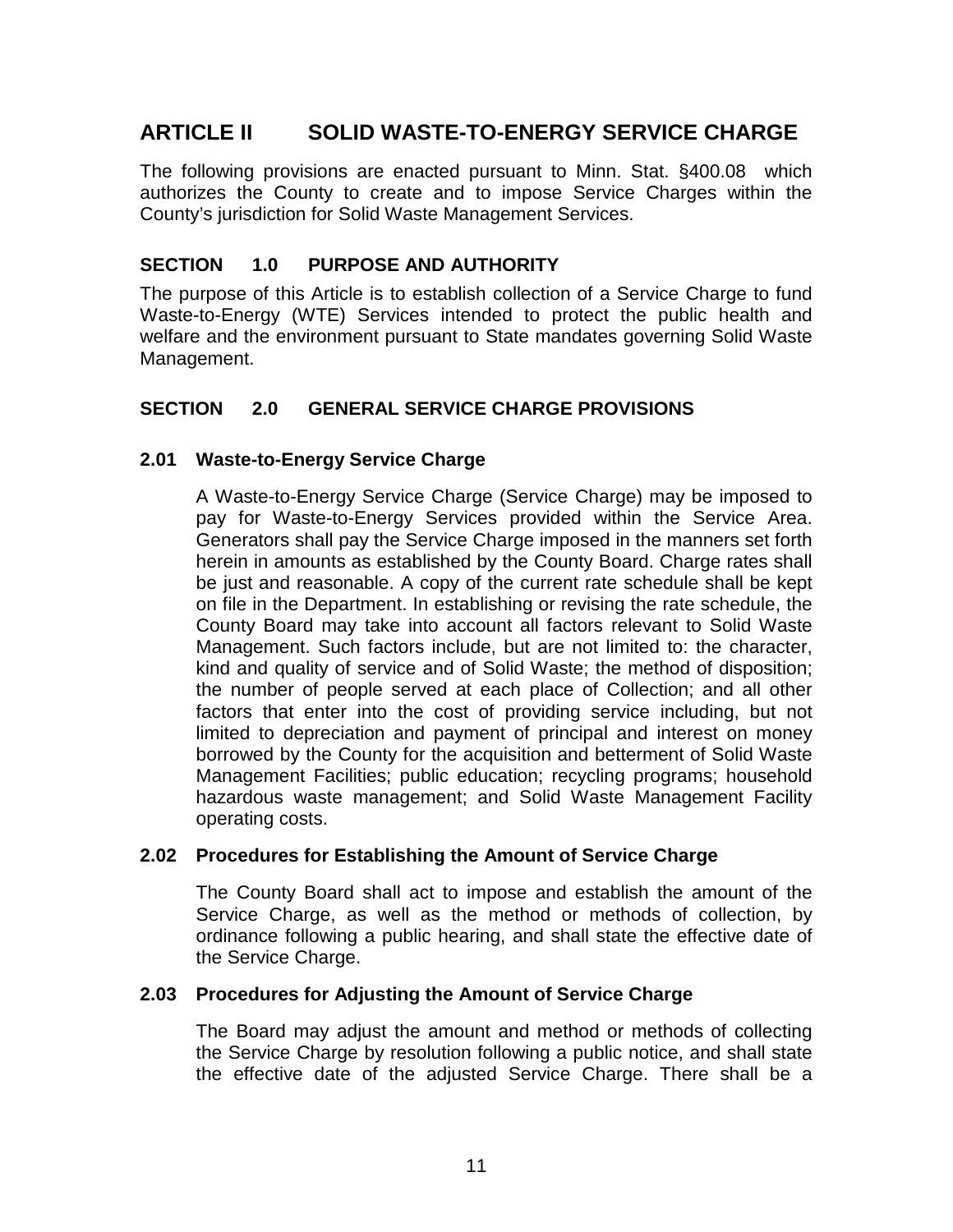minimum thirty (30) day period prior to the effective date of such adjustment.

### **2.04 Methods of Billing and Collection**

The County will use the following method of billing and collecting the Service Charge:

- A. A Service Charge collected by licensed Haulers as a percentage of the Sales Price of Hauler Municipal Solid Waste Services.
- B. A Service Charge collected at the Dodge County Transfer Station for Municipal Solid Waste deposited by Self-Haulers based on the amount of waste deposited.

### **SECTION 3.0 HAULER COLLECTED SERVICE CHARGE AND REMITTANCE**

### **3.01 Service Charge Collection by Haulers**

- A. As a condition of maintaining its License, each Hauler shall bill the Service Charge to and collect the Service Charge from all Persons to whom they provide Hauler Services, according to the rates and provisions established herein. In the event a municipality contracts or otherwise arranges for Hauler Services on behalf of Generators and elects to bill the Service Charge to and collect the Service Charge from Persons who are billed for such services, and subsequently remits all Service Charges collected to the County, a Hauler is not required to bill the Service Charge to or collect the Service Charge from such Persons in such municipalities.
- B. The Hauler must collect and remit the Service Charge for any Hauler Municipal Solid Waste Services provided on or after January 1, 2010, notwithstanding the fact that the Hauler may have billed or invoiced prior to January 1, 2010. Each Hauler shall make reasonable efforts to collect the Service Charge.
- C. The Service Charge is imposed on the amount of Municipal Solid Waste generated and shall be collected by the Hauler on the Sales Price of Hauler Services as incurred by any Person paying for Hauler Services. The Service Charge shall be Eighteen Percent (18%) for Residential Persons and for Non-Residential Persons. If the Sales Price does not represent the fair market value of the Hauler Services, the Service Charge shall be calculated on the fair market value of those Hauler Services. Any sales tax or other tax or service charge imposed by a unit of government is not subject to the Service Charge.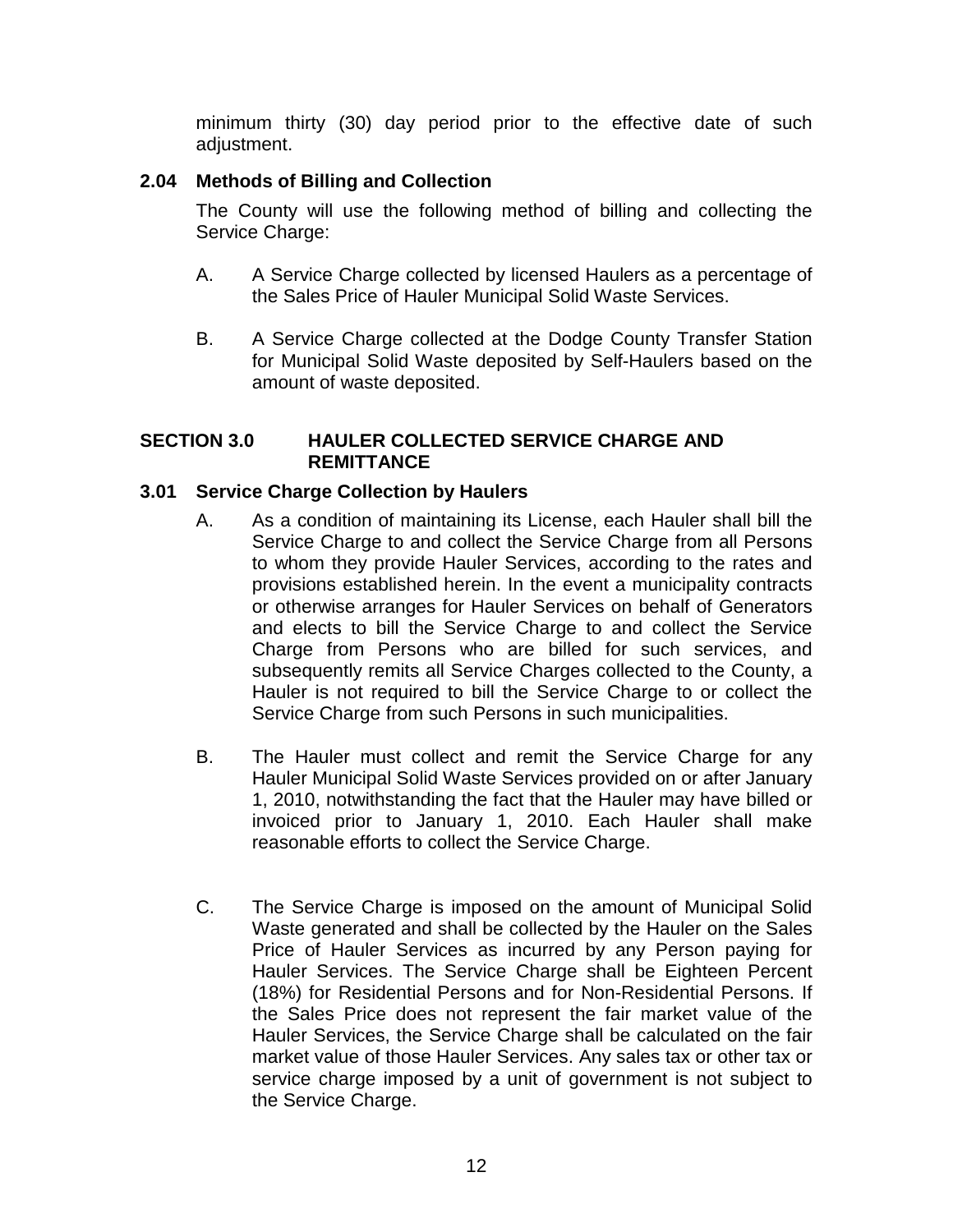D. If a Person does not pay the Service Charge to a Hauler or directly to the County, the County may directly bill the Person or the owner, occupant, or lessee of the property on which the Municipal Solid Waste was generated. The amount billed will be calculated on the Sales Price of Hauler Services incurred by the Person. If the Sales Price is not known, the County may establish the Service Charge based on a reasonable estimate of such Sales Price.

### **3.02 Remittance**

- A. The Service Charge collected by Haulers must be remitted to the County or its designee. Failure to remit the Service Charge collected may result in the revocation of the Hauler's License by the County.
- B. Each Hauler shall remit the total Service Charge billed to their customers by the last day of the month following the month in which the Service Charge was billed by a Hauler. The Department, if requested in writing by a Hauler, may grant a variance from this payment process due to Hauler billing and collection practices. The nature and duration of the variance will be determined by the Department.
- C. Each Hauler must make reasonable and normal efforts to collect the Service Charge. In the event a Hauler does not receive the amount billed on a statement or invoice, when the statement or invoice includes the Service Charge, a Hauler may request reimbursement from the County for Service Charges paid to the County that the Hauler is unable to collect from the Generator. Such reimbursement request must be submitted in accordance with instructions and on forms prepared by the Department and shall include at a minimum the name and address of the Hauler's customer that did not pay a portion or full amount of the Hauler's statement.

### **3.03 Service Charge Itemized on Statements**

A. Each Hauler shall separately itemize the Service Charge on any statement or invoice issued for payment of Hauler Services. The Service Charge must be identified as "*County Waste-to-Energy Service Charge*" and no other name or description. Failure to separately itemize the Service Charge or to properly identify the Service Charge is a violation of this ordinance.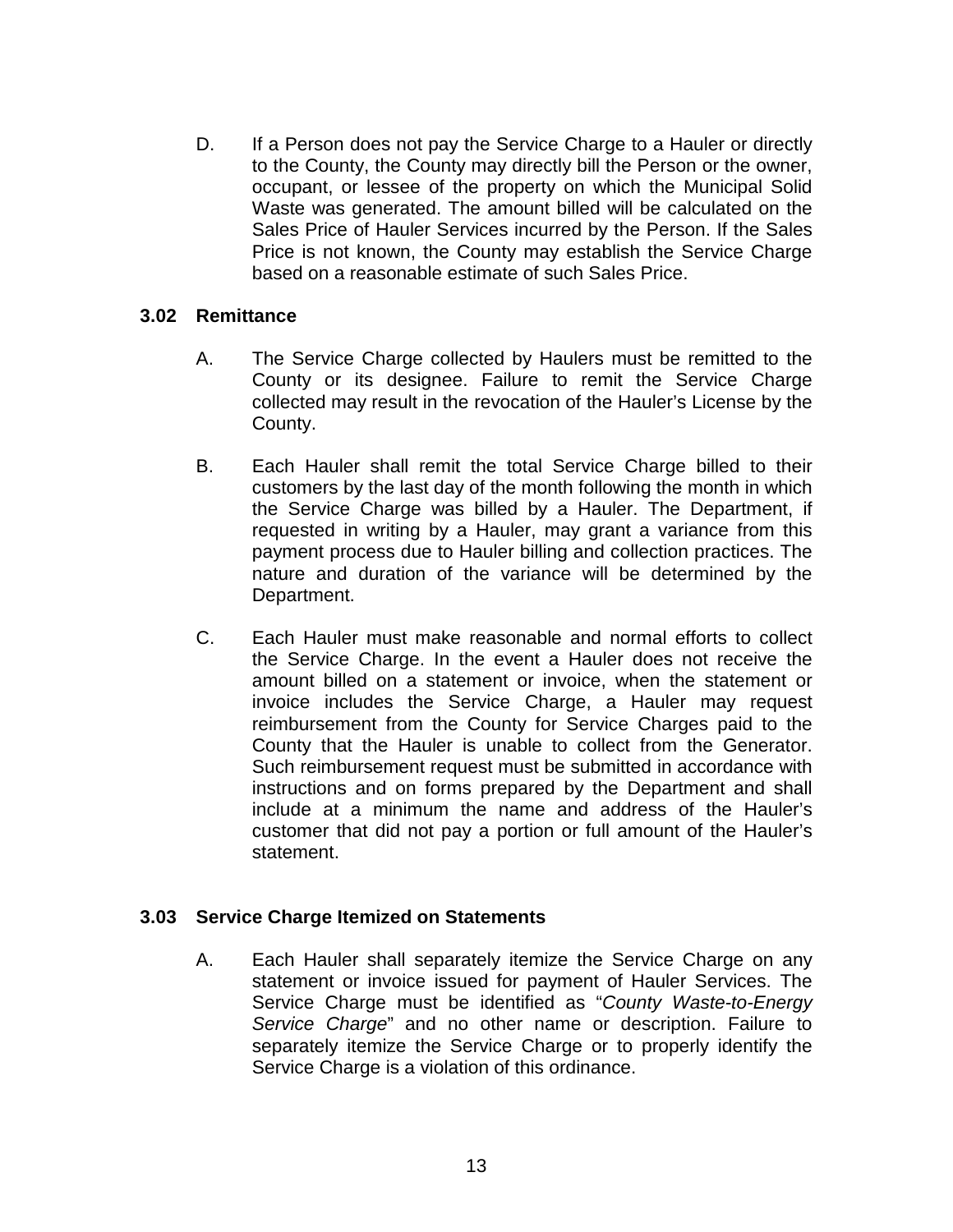B. Each Hauler is required to provide notification of the Service Charge to all Persons that are billed for Hauler Services. This notification is required through a letter jointly developed with the County. For any Person billed for Hauler Services that has not received such notification, each Hauler is required to provide a notification of the Service Charge through a letter jointly developed with the County at the time the Person receives the first statement or invoice on which the Service Charge is billed.

### **3.04 Service Charge Reports**

Each Hauler shall complete a Waste-to-Energy Service Charge Report in accordance with instructions and on forms provided by the County. The Service Charge report must accompany payment of Service Charge to the County. The Service Charge Report must include, but not be limited to, total gross billings for all Municipal Solid Waste Services performed within the Service Area, the number of residential and nonresidential Generators within the Service Area and such other information as requested by the County.

### **3.05 Recalculation of Service Charge**

If the County determines, after review of the Service Charge report, or upon failure of a Hauler to submit the Service Charge report, that the Hauler has not supplied appropriate information, the County may recalculate the Service Charge in accordance with this subsection. If the County finds that the information supplied by the Hauler is inaccurate, incomplete or understated, the County may determine an appropriate amount for the Service Charge due from the Hauler. The County shall send the Hauler a notice, by U.S. Mail, setting forth the recalculated Service Charge amount. The notice shall include a statement of reasons why the Service Charge has been recalculated. The County may base the recalculation on information in County records or on any data currently or previously supplied by the Hauler. The written notice shall be deemed received by the Hauler three (3) days after the date of mailing.

#### **3.06 Examination of Records**

The County or its duly authorized agents shall have the right to examine records, including access to computer records, maintained by a Hauler. The term "record" shall include, but is not limited to, all accounts of a Hauler. The County shall be allowed access at all reasonable times to inspect and copy at reasonable cost all business records related to a Hauler's Collection, Transportation, and/or Disposal of Solid Waste to the extent necessary to ensure that all Service Charges required to be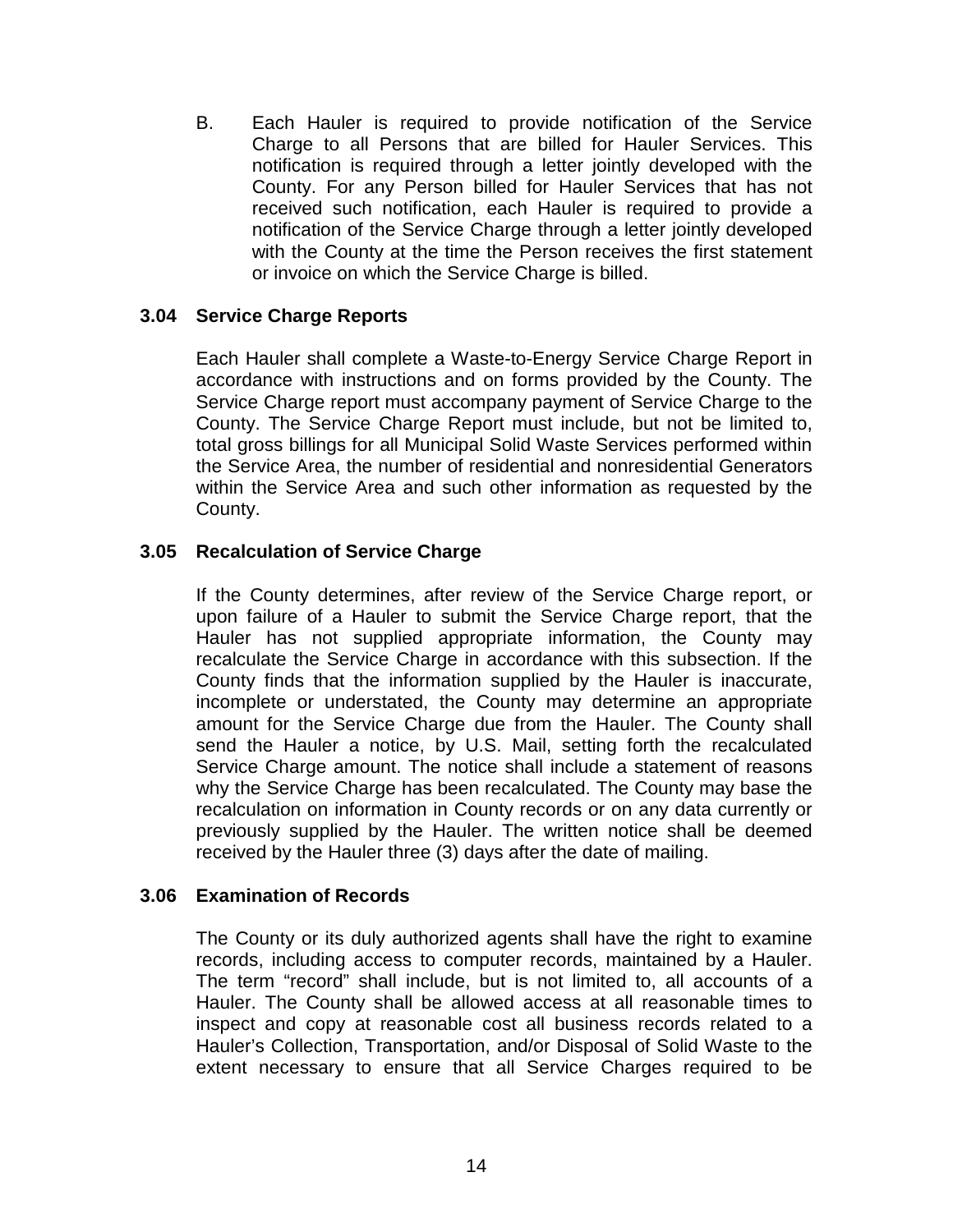collected or paid have been remitted to the County. Such records shall be maintained by the Hauler for no less than six (6) years

### **3.07 Late Payment**

A late payment penalty in the amount of one-half of one percent (0.5%) per month, or the maximum interest rate allowed by law, shall be imposed upon Service Charges collected from the Generator but not remitted by the Hauler to the County on or before the last day of the month following the month in which the Service Charge was billed by the Hauler.. If a Hauler fails to bill and collect the Service Charge from the Generator, the Hauler shall pay the Generator's Service Charge plus the late payment penalty. The late payment shall be calculated from the date the Service Charge should have been billed.

### **3.08 Collection Actions**

Exercise of any remedy under this subsection does not preclude exercise of other remedies.

A. If a Generator fails to pay the Service Charge to a Hauler in a timely manner, the County may use any available legal remedies to collect the overdue, unpaid Service Charges from the Generator, including, but not limited to, the process to collect the Service Charge via the property tax described as follows: The County Auditor shall each year assess a solid waste management service charge per parcel, payable with real estate taxes, for service charges not collected pursuant to this Section 3. On or before October 15th of each year, the County Board shall certify to the County Auditor all unpaid outstanding per parcel charges and a description of the lands against which the charges arose. It shall be the duty of the County Auditor, upon order of the County Board, to extend the assessments with interest rate provided for in Minn. Stat. §279.03, subd. 1, upon the tax rolls of the County for the taxes of the year in which the assessment is filed. For each year ending October 15th, the assessment with interest shall be carried into the tax becoming due and payable in January of the following year, and shall be enforced and collected in the manner provided for the enforcement and collection of real property taxes in accordance with the provisions of the State of Minnesota. The charges, if not paid, shall become delinquent and be subject to the same penalties and the same rate of interest as the taxes under the general laws of the state. Unpaid charges on tax exempt properties may be collected in Small Claims Court or through such other means as may be approved by the County Attorney.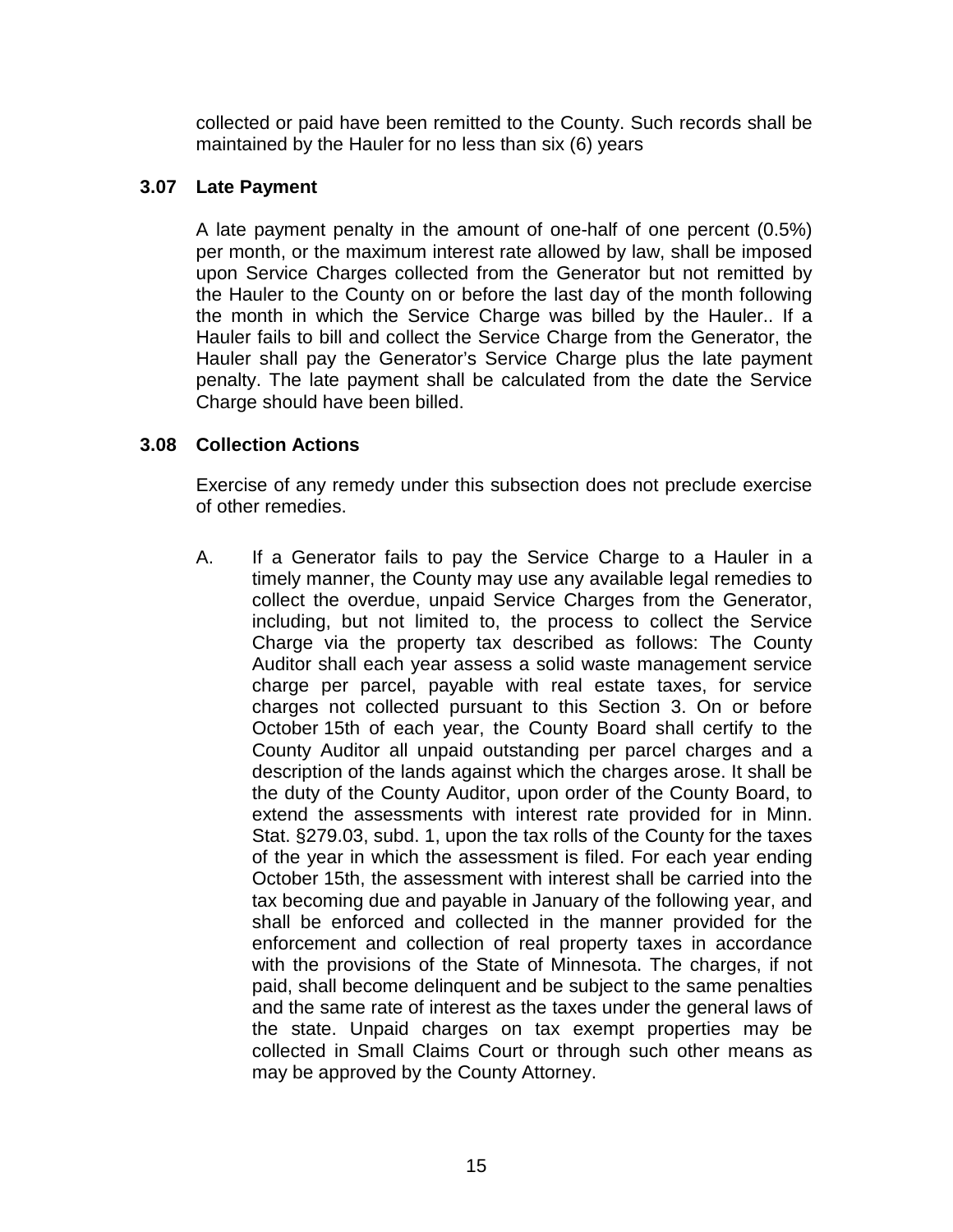- B. If a Hauler has collected Service Charges and failed to remit them to the County in a timely manner, the County may use any available legal remedies to collect the Service Charges from the Hauler.
- C. Unpaid Service Charges may be collected from tax-exempt properties as otherwise provided in this Ordinance.

### **SECTION 4.0 SELF-HAULER SERVICE CHARGE AND REMITTANCE**

### **4.01 Service Charge to Self-Haulers**

Self-Haulers depositing Municipal Solid Waste at the Dodge County Transfer Station must pay the Waste to Energy Service Charge based on the amount of Municipal Solid Waste deposited. The Service Charge shall be One Hundred Thirty Dollars (\$130) per ton of Municipal Solid Waste but may be calculated on an equal basis by the County based on volume of waste when weighing the waste is not practical.

### **4.02 Remittance**

Self-Haulers must remit the Service Charge to the County at the time waste is deposited at the Dodge County Transfer Station unless a charge account is authorized by the Department. Payments on charge accounts must be made in accordance to the Department's Self-Hauler Charge Account Policy. The Service Charge will be effective January 1, 2010.

### **4.03 Collection Actions**

Exercise of any remedy under this subsection does not preclude exercise of other remedies.

- A. If a Self-Hauler fails to pay the Service Charge to the County in a timely manner, the County may use any available legal remedies to collect the Service Charge from the Self-Hauler including the process defined in Section 3.08.
- B. Unpaid Service Charges may be collected from tax-exempt properties as otherwise provided in this Ordinance.

### **SECTION 5.0 RIGHT OF APPEAL**

Any Person or Generator aggrieved by a decision of the County in accordance with the provisions of this Article shall have the right to appeal the decision by serving the County Board with a request for hearing. The request for hearing must be received within thirty (30) days after the Person or Generator receives written notice of the decision. If the Person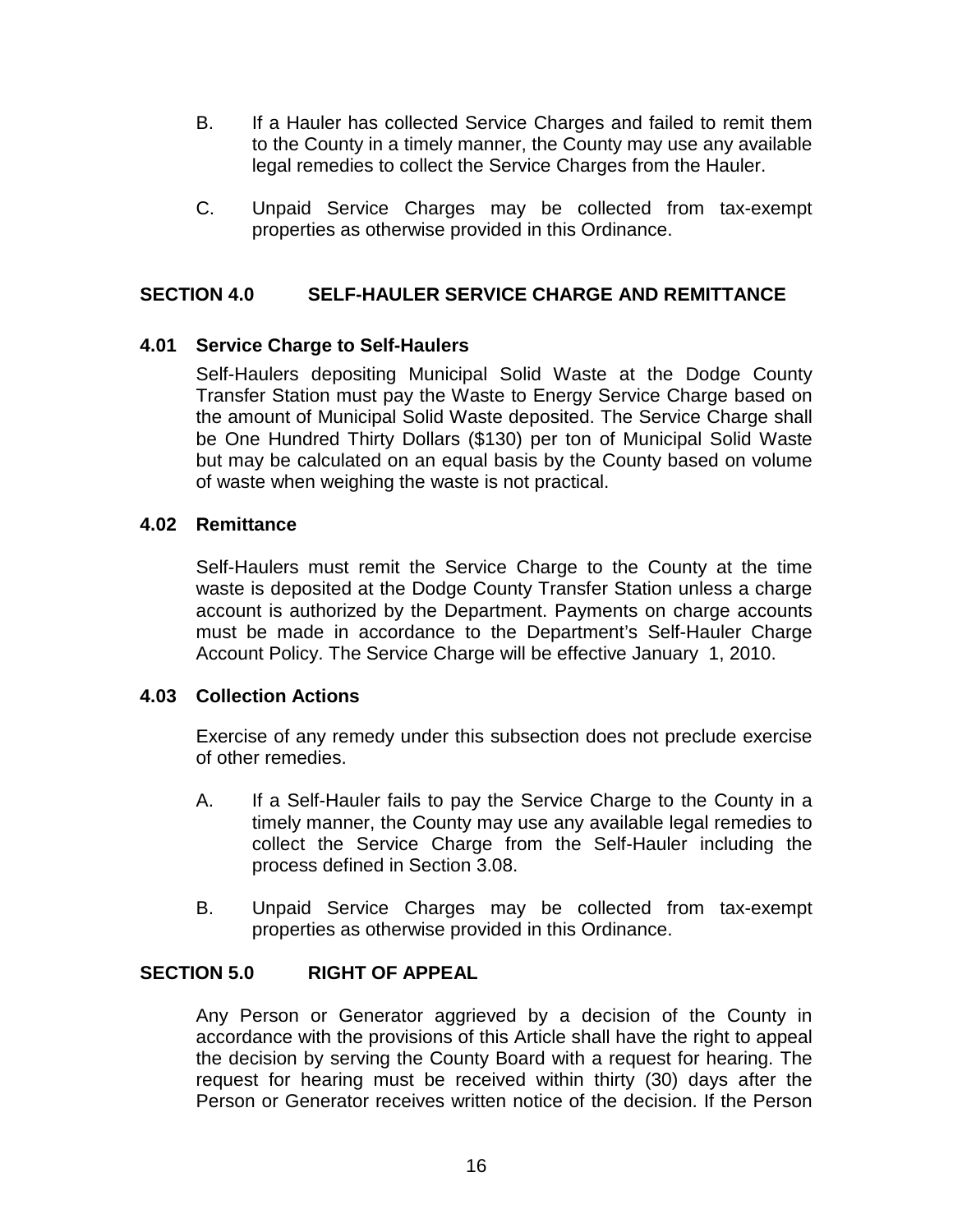or Generator fails to request a hearing within the time prescribed, the Person or Generator shall forfeit any right to a public hearing. Upon receipt of a written request for a hearing, the Board shall follow the hearing procedures set forth in this Ordinance..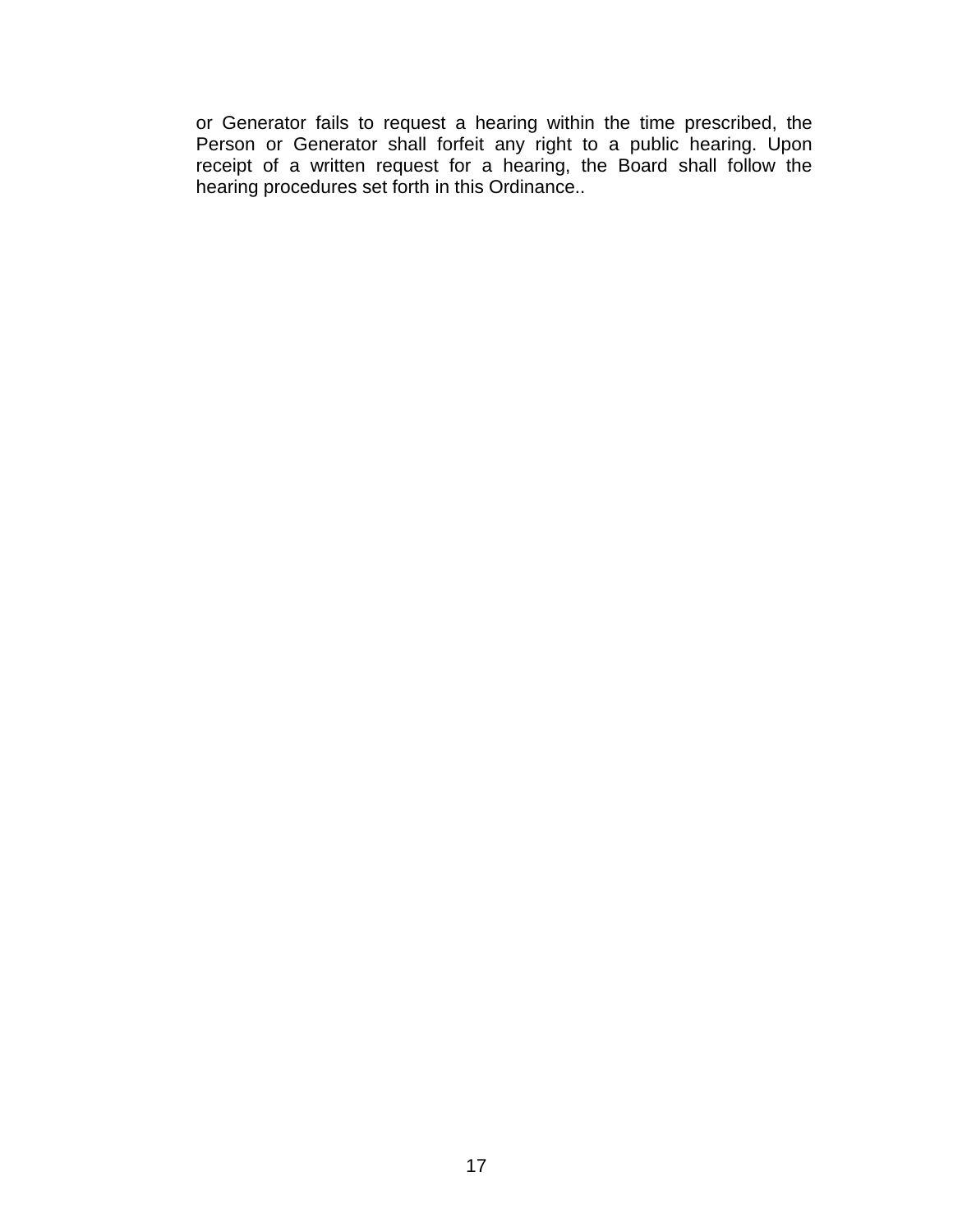## **ARTICLE III INSPECTIONS, VIOLATIONS AND ENFORCEMENT**

## **SECTION 1.0**

For violations of this Ordinance, the County may take the following actions: issuance of a Warning Notice; issuance of a Notice of Violation; issuance of Citation(s); issuance of an Abatement Order; issuance of an Embargo Order; issuance of an Administrative Penalty Order if authorized by law; suspension or revocation of a license issued under this Ordinance or other related County Ordinance; execution of a Stipulation Agreement; and/or commencement of other civil proceedings.

### **1.01 Warning Notice**

The Department may issue a Warning Notice as defined in this Ordinance to any Person alleged to have committed a violation of this Ordinance. A Warning Notice shall serve to place the Person on notice that compliance with specified Ordinance requirements must occur to avoid additional enforcement actions. A Warning Notice may be served in person or by mail.

## **1.02 Notice of Violation (NOV)**

The Department may issue a Notice of Violation (NOV) as defined in this Ordinance to any Person alleged to have committed a violation of this Ordinance. A NOV shall serve to place the Person alleged to have committed a violation on notice that compliance with specified Ordinance requirements must occur to avoid additional enforcement actions. The NOV shall be served by certified mail or by personal service on the Person(s) alleged to have committed a violation of this Ordinance.

### **1.03 Citations**

Any Person who fails to comply with the provisions of this Ordinance is guilty of a misdemeanor, and upon conviction thereof, shall be punished as provided by law. A separate offense shall be deemed committed each day during or on which a violation occurs or continues. An Authorized Representative of the Department shall have the power to issue Citations for violations of this Ordinance, but shall not be permitted to physically arrest or take into custody any violator except on a warrant duly issued by the Court.

A. Issuance of the Citation

Citations shall be issued to the Person alleged to have committed the violation either by personal delivery or by certified mail. In the case of a public, private or municipal corporation, the Citation shall be issued to any officer or agent with express or implied authorization to accept such issuance.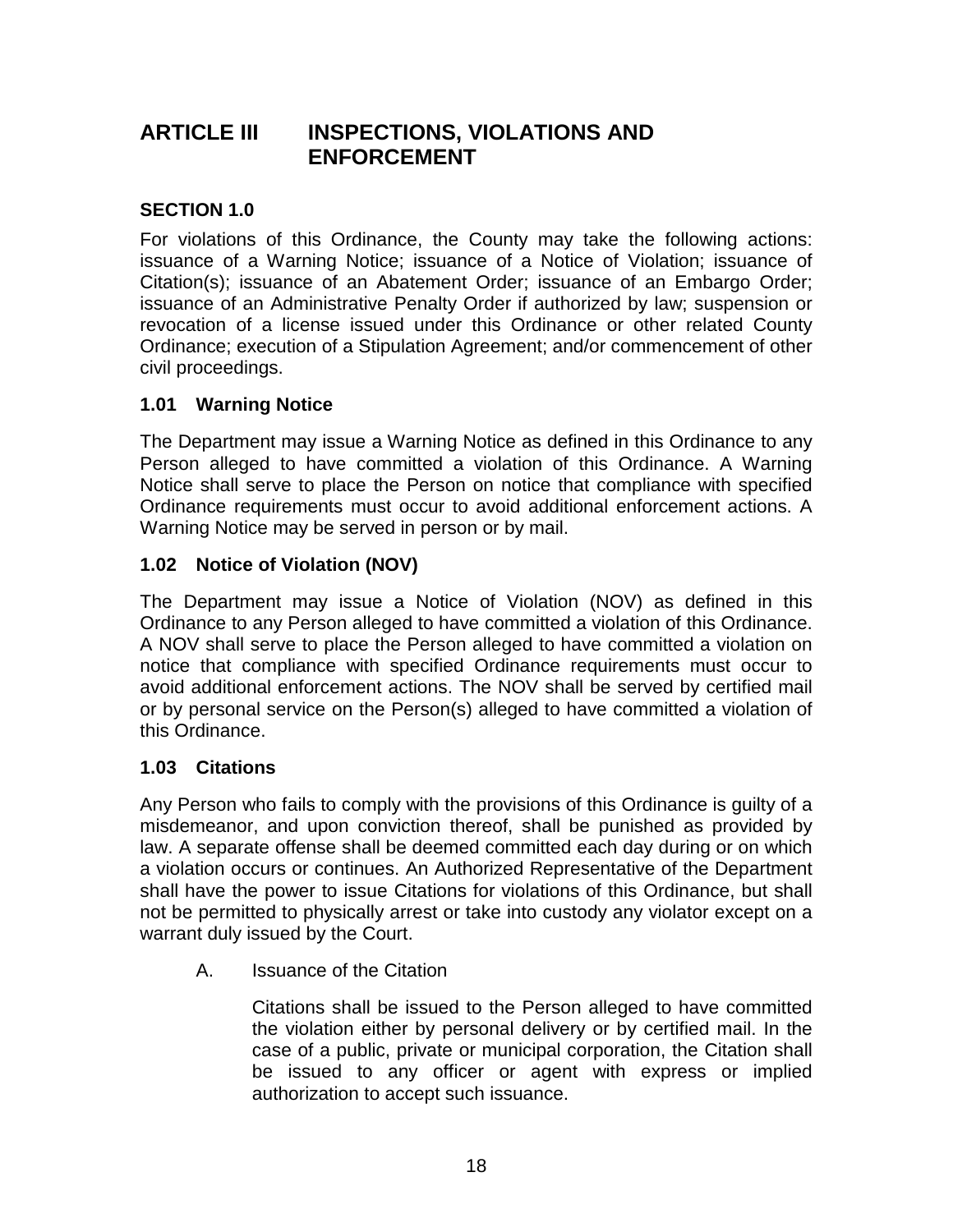B. Notice of Citation

Citations shall be made out in quadruplicate (4). One copy shall be issued to the Person alleged to have committed the violation; one copy shall be filed with the Department; one copy shall be filed with the County Attorneys Office; and one copy shall be filed with the District Court.

C. Form of Citation

Citations shall be on such form(s) as approved by the Department and shall contain at least the following:

1. The name and address of the Person alleged to have committed the violation and, when known, the owner or Person in charge of the premises or equipment involved in the violation.

2. The date, time (if known) and place of violation.

3. A short description of the violation followed by reference to the Section of this Ordinance violated.

- 4. The name of the Person issuing the Citation.
- 5. The date and place at which the Person receiving the Citation shall appear in Court and a notice that if such Person does not respond a warrant may be issued for such Person's arrest.
- 6. Such other information as the Court may specify.
- D. Court Appearance

The Person charged with the violation shall appear at the place and on the date specified in the Citation and either:

- 1. Plead guilty to the Citation and meet the requirements of the sentencing order issued by the court; or
- 2. Plead not guilty to the Citation and schedule a court date for further hearing or trial on the Citation.
- E. Failure to Appear on the Citation

If the Person charged with the violation does not appear at the place and on the date specified on the Citation a bench warrant may be issued by the Court.

F. Complaint

If the Person issued the Citation and charged with the violation fails to appear as required by the Citation, the Citation may be referred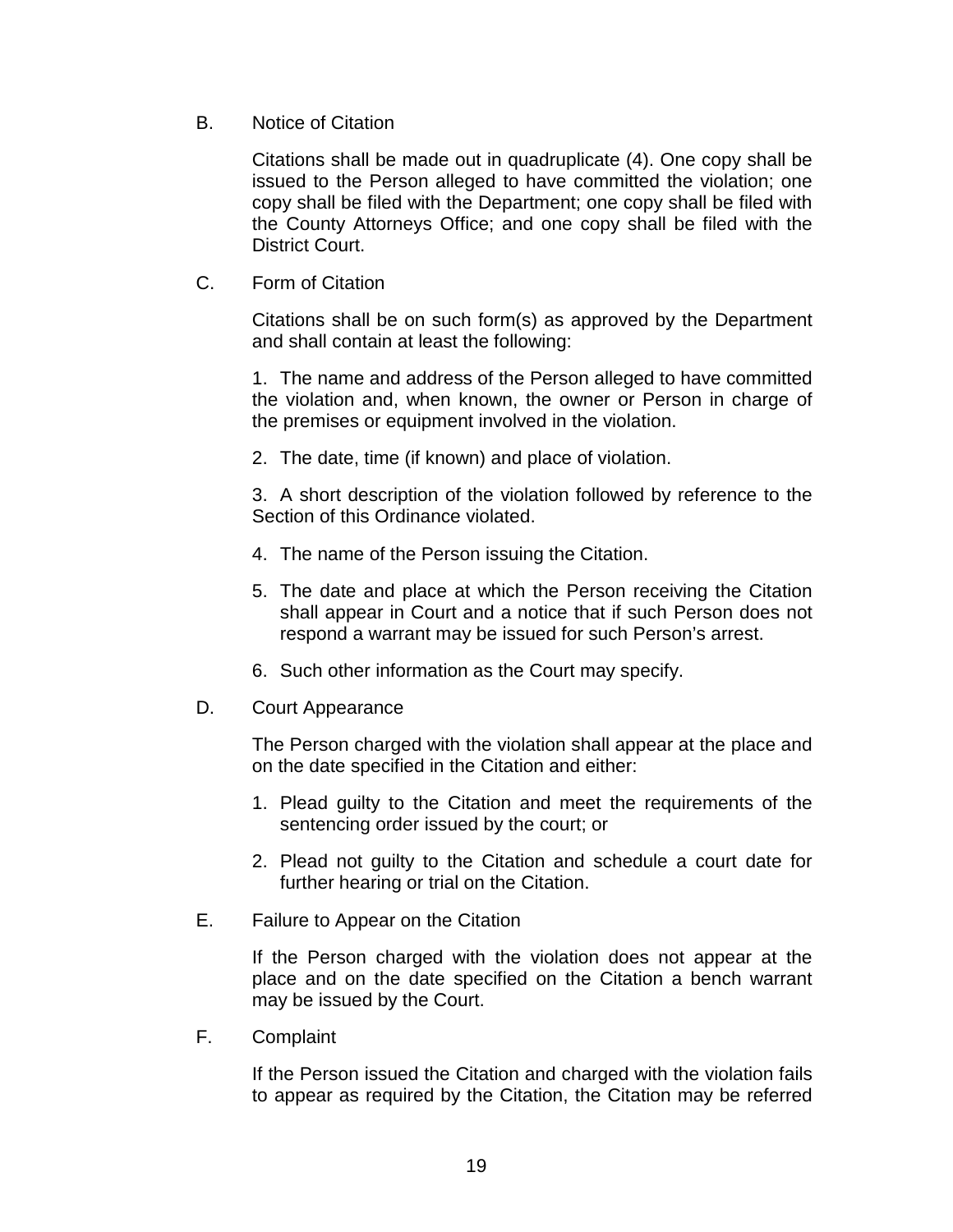to the County Attorney's Office for issuance of a summons and complaint.

### **1.04 Embargo**

The Department may issue a written Embargo order prohibiting the use, sale, movement, treatment or disposal of a material or item that the Department determines is used without authorization or reasonably suspects is, or will be, managed in violation of this Ordinance. The Department shall place a tag to indicate the Embargo on the suspected material. No Person shall remove the tag or remove, transport, dispose, treat, or use such embargoed material except as authorized by the Department. Such action by the Department shall not be considered to impute ownership or management responsibility upon the County.

### **1.05 Stipulation Agreement**

The Department and a Person alleged to have violated provision(s) of this Ordinance may voluntarily enter into a Stipulation Agreement, whereby the parties to the agreement: identify conditions on the property that require Corrective Action; agree on the Corrective Actions that must be performed by the Person; and agree on the timelines in which the Corrective Actions must be completed. The parties may seek compliance with the terms of the Stipulation Agreement through a court of competent jurisdiction.

### **1.06 License Suspensions**

- A. A Hauler's Solid Waste Collection and Transportation License may be suspended by the County Board for violation of any provision of this Ordinance. Upon written notice to the Licensee a license may be suspended by the County Board for a period not longer than sixty (60) days or until the violation is corrected, whichever is shorter.
- B. Such suspension shall not occur earlier than ten County working days after written notice of suspension by the County Board has been served on the Licensee or, if a hearing is requested or public hearing is required, until written notice of the determination of the County Board action has been served on the Licensee. Notice to the Licensee shall be served personally or by registered or certified mail at the address designated in the license application. Such written notice of suspension shall contain the effective date of the suspension, the nature of the violation or violations constituting the basis for the suspension, the facts which support the conclusion that a violation or violations has occurred, and a statement that if the Licensee desires to appeal, he must within ten (10) County working days, exclusive of the day of service, file a request for an appeal hearing with the County Board. The hearing request shall be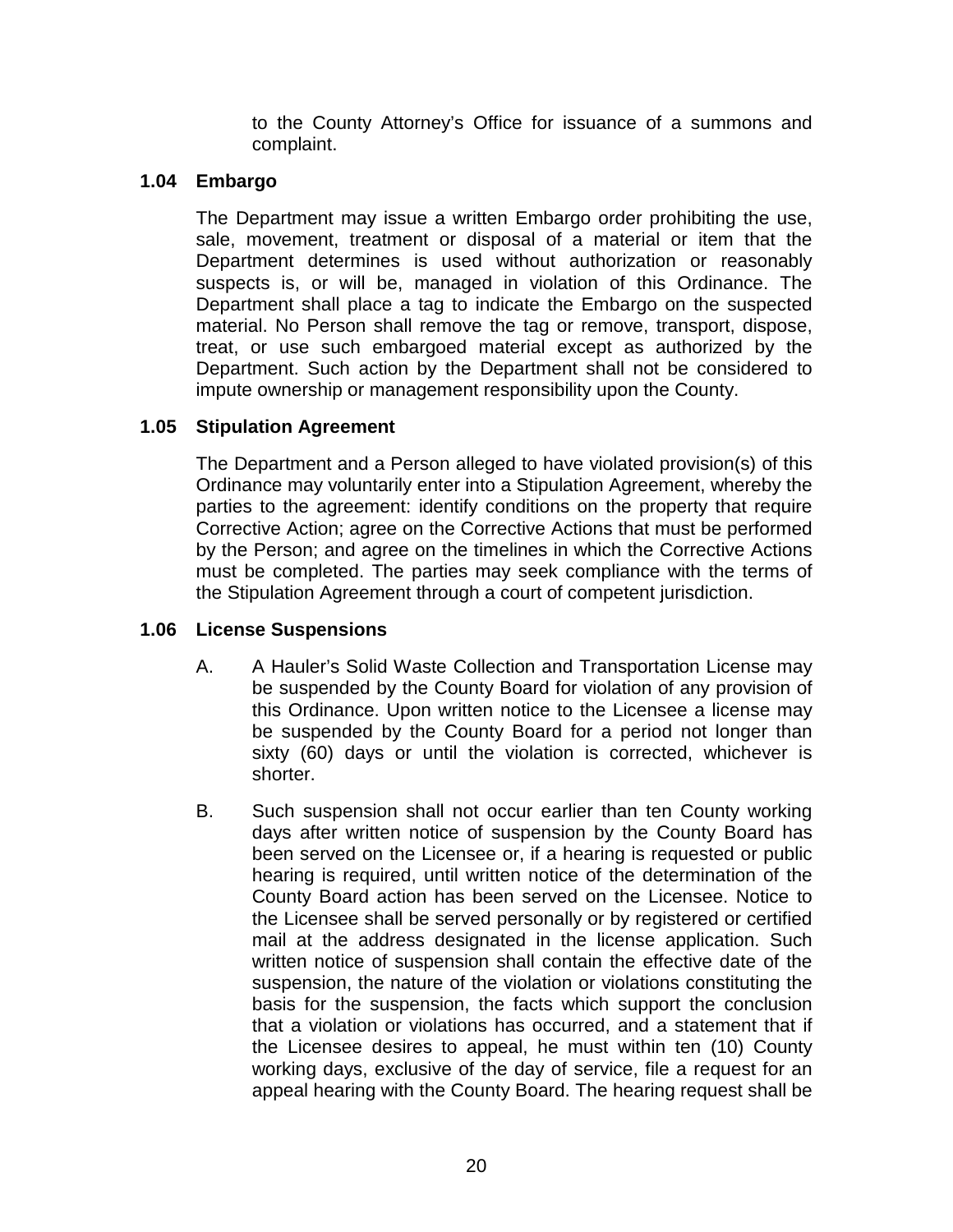in writing stating the grounds for appeal and served personally or by certified mail on the County Board, with a copy to the Department by midnight of the 10th County working day following service. Following receipt of a request for a hearing, the County Board shall set a time and place for the hearing to be held pursuant to Section 2.0 below.

C. Continued Suspension

If said suspension is upheld and the Licensee has not demonstrated within the sixty (60) day period that the provisions of the Ordinance have been complied with, the County Board may serve notice of continued suspension for up to sixty (60) days or initiate revocation procedures.

### **1.07 Emergency Suspension**

- A. If the Department finds that the public health, safety or welfare imperatively requires emergency action and incorporates a finding to that effect in its order, emergency suspension of a license may be ordered by the Department upon written notice to the facility, with a copy to the County Attorney's Office and the County Board. The County Board must make a determination if the emergency suspension should be ratified at its next board meeting. Written notice of such emergency suspension shall be personally served on the Licensee, or shall be served by certified mail to said Licensee at the address designated in the license application. In addition, the Department may post copies of the notice of emergency suspension of the license at the licensed facility or property being used for the licensed activity. Said posting shall constitute the notice required under this Section.
- B. The written notice in such cases shall state the effective date of the emergency suspension and the nature of the violation requiring emergency action, the facts which support the conclusion that a violation or violations has occurred and a statement that if the Licensee desires to appeal, the Licensee must, within ten (10) County working days, exclusive of the day of service, file a request for a hearing with the County Board. The hearing request shall be in writing stating the grounds for appeal and served personally or by certified mail on the County Board, with a copy to the Department and the County Attorney's Office, by midnight of the 10th County working day following service. Following receipt of a request for an appeal, the County Board shall set a time and a place for the hearing to be held pursuant to Section 2.0 below.
- C. The emergency suspension shall not be stayed pending an appeal to the County Board or an informal review by the Department Head,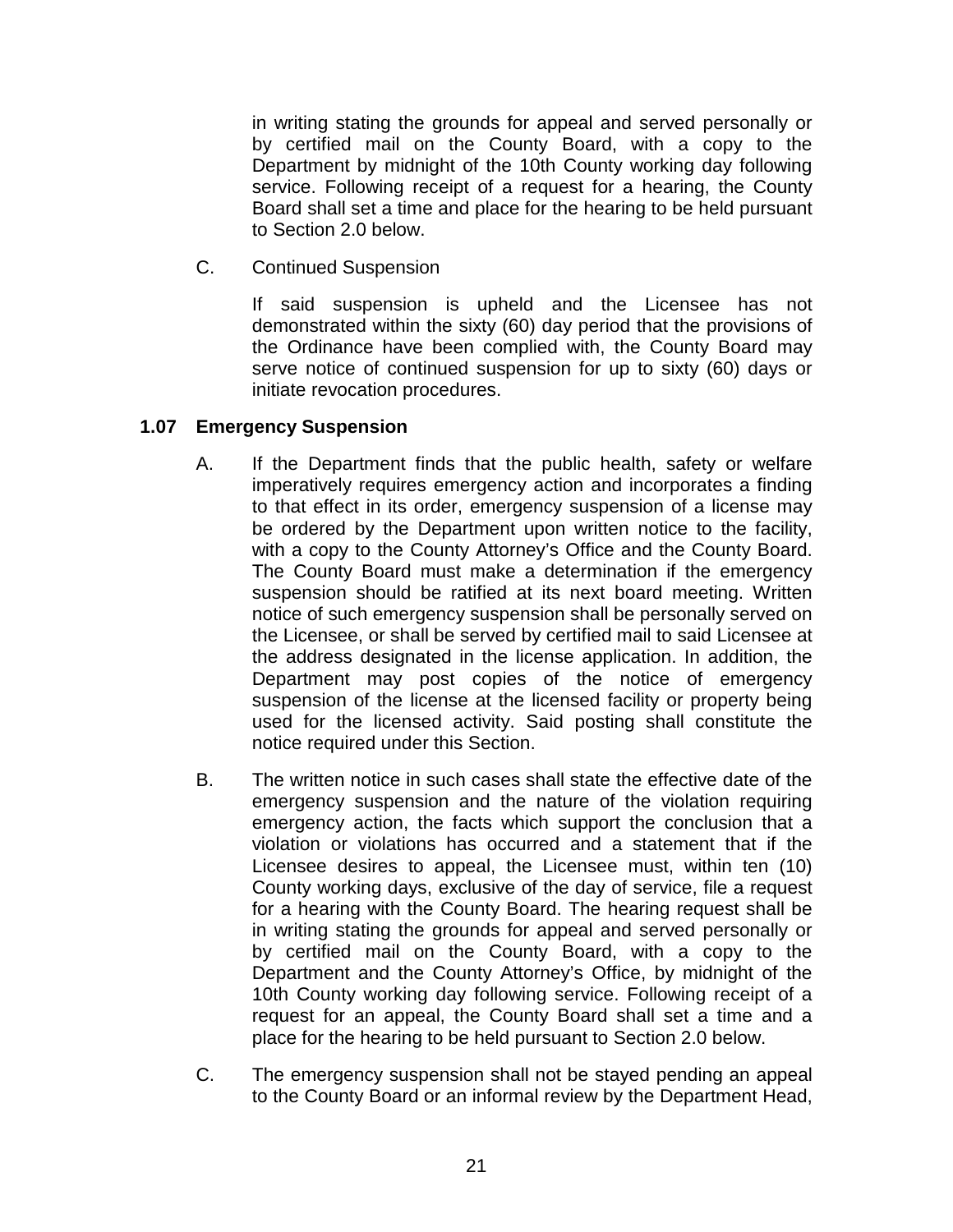but shall be subject to dismissal upon a favorable re-inspection by the Department or favorable appeal to the County Board.

### **1.08 Suspension Re-Inspections**

Upon written notification from the Licensee that all violations for which a suspension or emergency suspension was invoked have been corrected, the Department shall re-inspect the facility or activity within a reasonable length of time, but in no case more than three (3) County working days after receipt of the notice from the Licensee. If the Department finds upon such re-inspection that the violations constituting the grounds for the suspension have been corrected, the Department shall immediately dismiss the suspension subject to County Board ratification at its next meeting, by written notice to the Licensee, served personally or by certified mail on the Licensee at the address designated in the license application, with a copy to the County Board and the County Attorney's Office. The County Board must make a determination at its next Board meeting about whether the violations have been corrected and whether the Department's decision to reinstate the license should be ratified.

### **1.09 License Revocation**

- A. A Hauler's Solid Waste Collection and Transportation License may be revoked by the County Board for violation of any provision of this Ordinance.
- B. Revocation shall not occur earlier than ten (10) County working days from the time that written notice of revocation from the County Board is served on the Licensee or, if an appeal hearing is requested or public hearing is required, until written notice of the County Board's action has been served on the Licensee. Notice of revocation to the Licensee shall be served personally or by certified mail at the address designated in the license application. Such written notice of revocation shall contain the effective date of the revocation, the nature of the violation or violations constituting the basis for the revocation, the facts which support the conclusion that a violation or violations has occurred and a statement that if the Licensee desires to appeal, he must within ten (10) County working days, exclusive of the day of service, file a request for a hearing with the County Board. The hearing request shall be in writing stating the grounds for appeal and served personally or by certified mail on the County Board, with a copy to the Department and the County Attorney's Office, by midnight of the 10th County working day following service. Following receipt of a request for a hearing, the County Board shall set a time and a place for the hearing to be held pursuant to Section 2.0 below.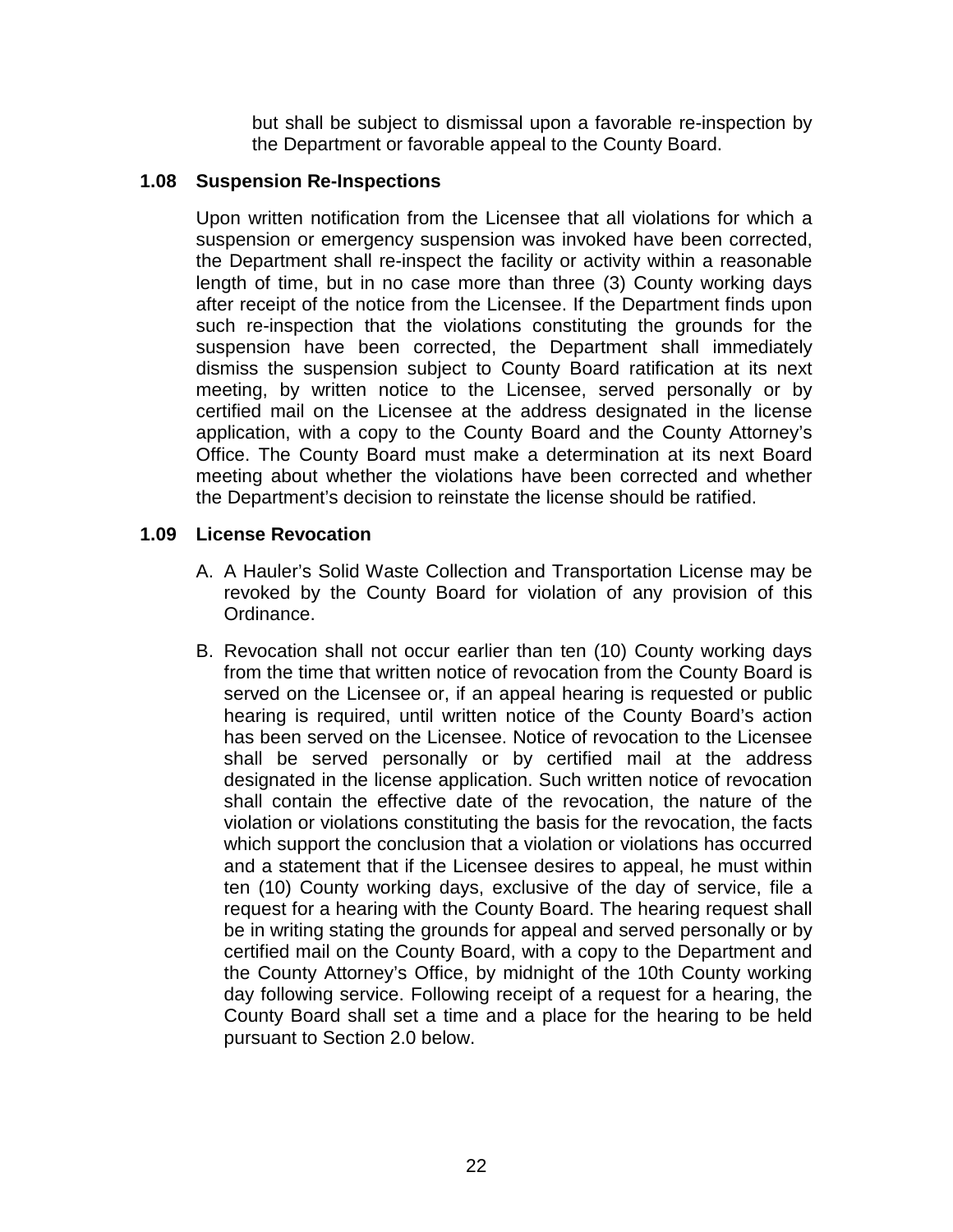### **1.10 Commencement of a Civil Court Action**

In the event of a violation or a threat of violation of this Ordinance, the County Board may also institute other appropriate civil actions or proceedings in any court of competent jurisdiction, including requesting injunctive relief, to prevent, restrain, correct or abate such violations or threatened violations. The County may recover all costs, including reasonable attorney's fees, incurred for enforcement of this Ordinance through a civil action. If a property owner does not complete the Corrective Actions within the timelines in a court order, the Department may correct the violations and the Department has the authority to enter the property and perform the Corrective Actions. The Department may recover the costs of the same from the property owner through the court process.

### **SECTION 2.0 HEARINGS**

A request for hearing on a denial, suspension, emergency suspension, nonrenewal, or revocation of a license shall be held before the County Board, or a hearing examiner as provided below, and shall be open to the public.

### **2.01 Timeframe for Hearing**

Unless an extension of time is requested by the appellant in writing directed to the Chair of the County Board and is granted, the hearing will be held no later than forty-five (45) calendar days after the date of service of request for a hearing, exclusive of the date of such service. In any event, such hearing shall be held no later than ninety (90) calendar days after the date of service of request for a hearing, exclusive of the date of such service.

### **2.02 Notice of Hearing**

The County Board shall mail notice of the hearing to the appellant, with a copy to the Department and the County Attorney's Office, at least fifteen (15) working days prior to the hearing. Such notice shall include:

- A. A statement of time, place and nature of the hearing.
- B. A statement of the legal authority and jurisdiction under which the hearing is to be held.
- C. A reference to the particular Section of the Ordinance and Agency Rules, if any, involved.

### **2.03 Hearing Examiner**

The County Board may by resolution appoint an individual, to be known as the hearing examiner, to conduct the hearing and to make findings of fact, conclusions and recommendations to the County Board. The hearing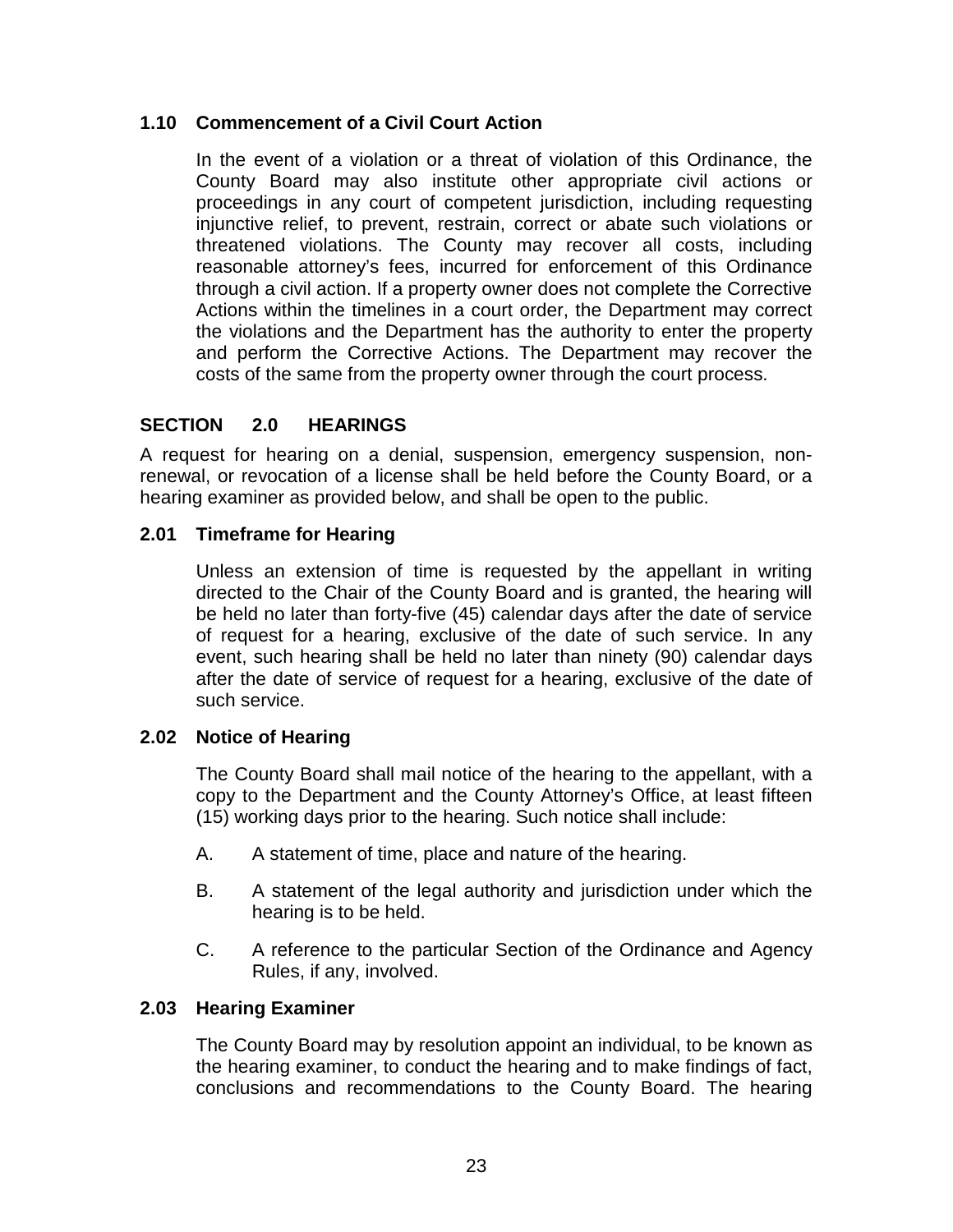examiner shall submit the findings of fact, conclusions and recommendations to the County Board in a written report, and the County Board may adopt, modify or reject the report.

### **2.04 Conduct of the Hearing**

The appellant and the Department may be represented by counsel. The Department, the appellant, and additional parties, as determined by the County Board or hearing examiner, in that order, shall present evidence. All testimony shall be sworn under oath. All parties shall have full opportunity to respond to and present evidence, cross-examine witnesses, and present argument. The County Board or hearing examiner may also examine witnesses.

### **2.05 Burden of Proof**

The Department shall have the burden of proving its position by a preponderance of the evidence, unless a different burden is provided by substantive law, and all findings of fact, conclusions, and decisions by the County Board shall be based on evidence presented and matters officially noticed.

### **2.06 Admission of Evidence**

All evidence that possesses probative value, including hearsay, may be admitted if it is the type of evidence on which prudent Persons are accustomed to rely in the conduct of their serious affairs. Evidence that is incompetent, irrelevant, immaterial or unduly repetitious may be excluded. The hearing shall be confined to matters raised in the Department's written notice of denial, suspension, emergency suspension, non-renewal or revocation of a license, denial of a variance, or Abatement Notice or in the appellant's written request for a hearing.

### **2.07 Pre-Hearing Conference**

At the request of any party, or upon motion of the County Board or hearing examiner, a pre-hearing conference shall be held. The pre-hearing conference shall be conducted by the hearing examiner, if the County Board has chosen to use one, or by a designated representative of the County Board. The pre-hearing conference shall be held no later than five (5) County working days before the hearing. The purpose of the prehearing conference is to:

- A. Clarify the issues to be determined at the hearing.
- B. Provide an opportunity for discovery of all relevant documentary, photographic or other demonstrative evidence in the possession of each party. The hearing examiner or County Board's representative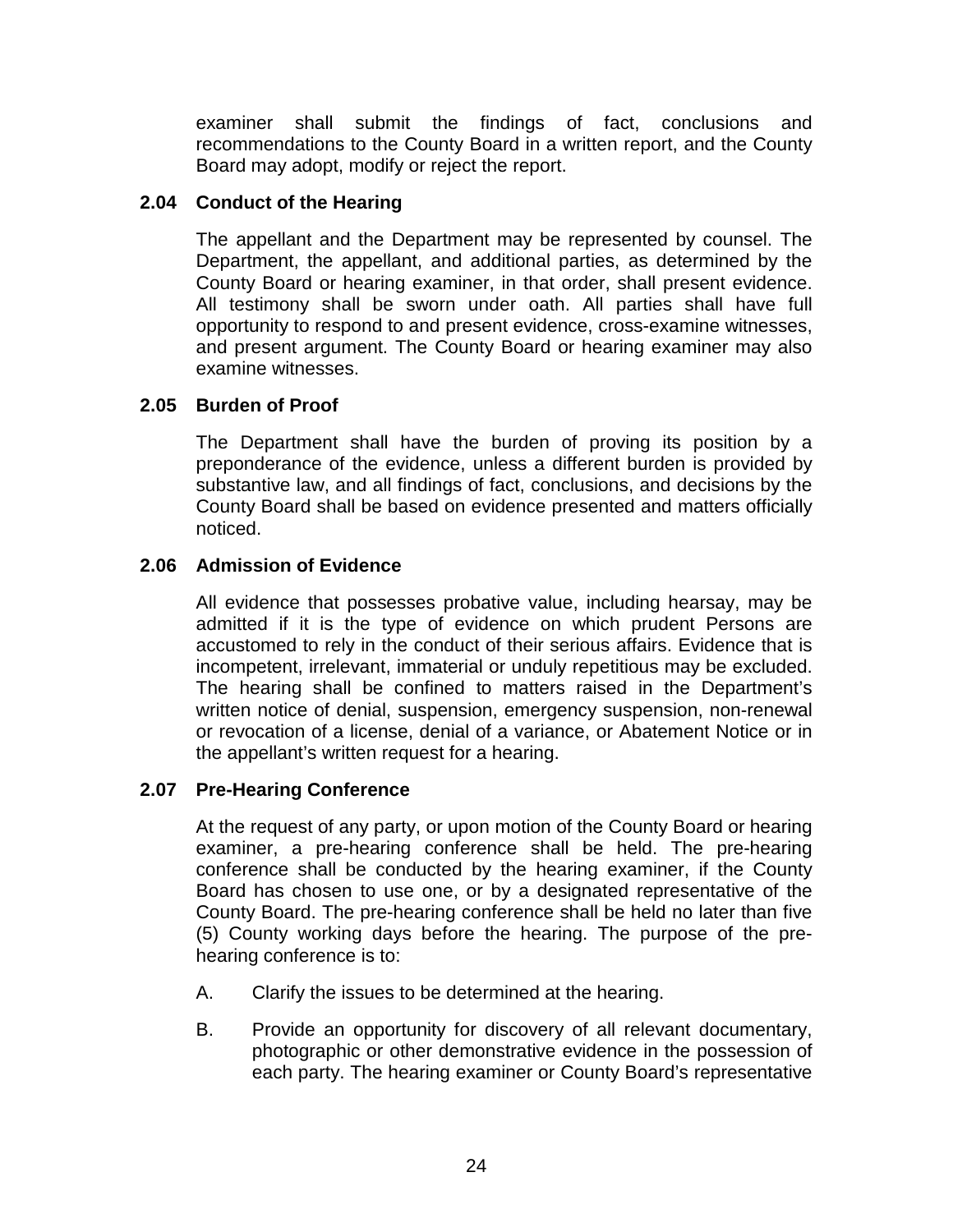may require each party to supply a reasonable number of copies of relevant evidence capable of reproduction.

- C. Provide an opportunity for discovery of the full name and address of all witnesses who will be called at the hearing and a brief description of the facts and opinions to which each is expected to testify. If the names and addresses are not known, the party shall describe them thoroughly by job duties and involvement with the facts at issue.
- D. If a pre-hearing conference is held, evidence not divulged as provided above shall be excluded at the hearing unless the party advancing the evidence took all reasonable steps to divulge it to the adverse party prior to the hearing and:
	- 1. The evidence was not known to the party at the time of the prehearing conference; or
	- 2. The evidence is in rebuttal to matters raised for the first time at or subsequent to the pre-hearing conference.

### **2.08 Failure to Appear**

If the appellant fails to appear at the hearing, they shall forfeit any right to a public hearing before the County Board or hearing examiner and their failure to appear shall be deemed their waiver of their right to appeal the decision made by the Department and the decision made by the Department will stand.

### **2.09 Appeal of County Board Decision**

Any appellant aggrieved by the decision of the County Board may appeal that decision to any Court with appropriate jurisdiction.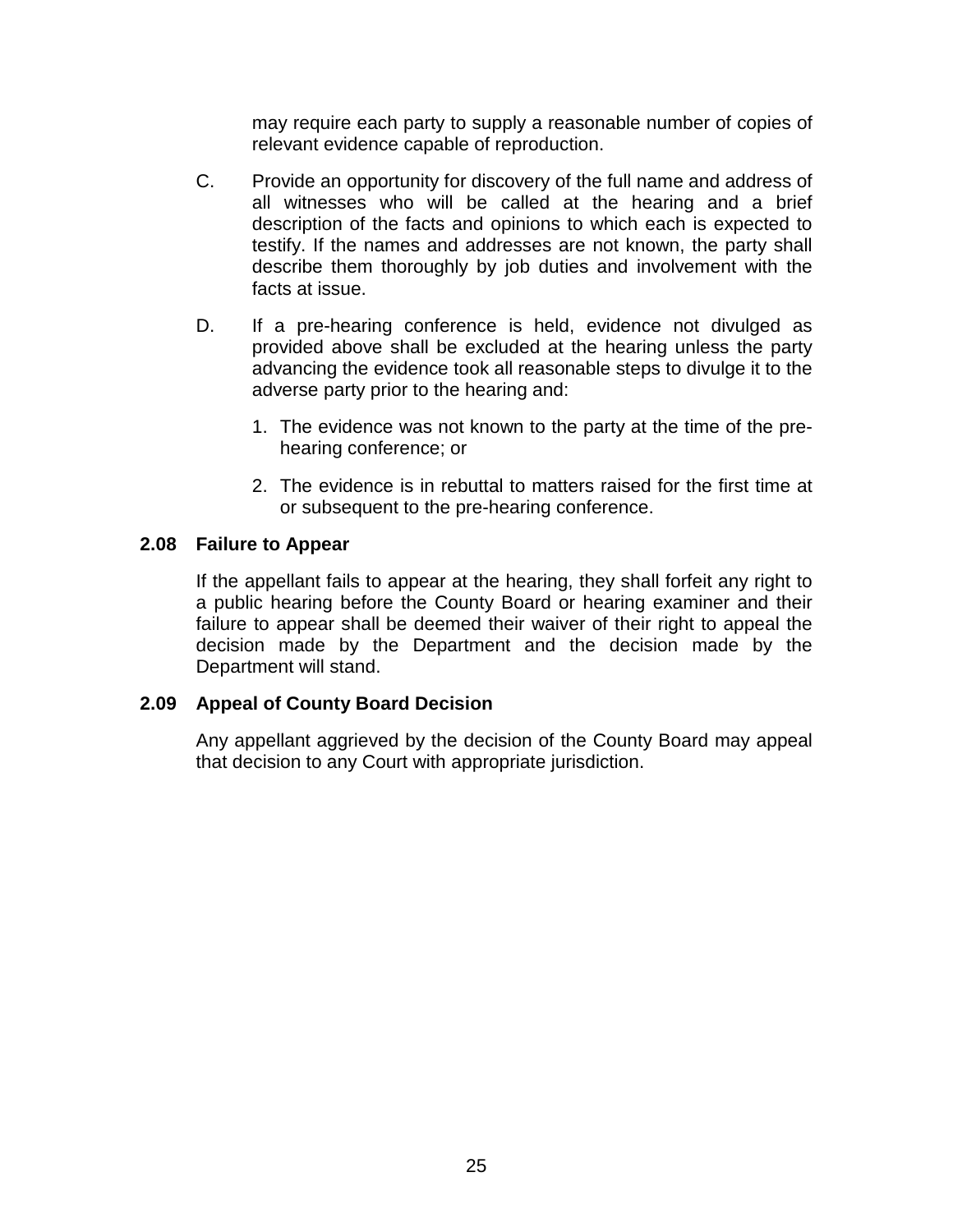# **ARTICLE IV EFFECTIVE DATE**

This ordinance amendment shall be in full force and effect following the adoption by the County Board of Commissioners and publication as required by law.

## **ARTICLE V ADOPTION**

The DODGE COUNTY Solid Waste Ordinance No. 6 is hereby adopted by the Dodge County Board of Commissioners on the \_\_\_\_ day of \_\_\_\_\_, 20\_.

**Chairperson, Dodge County Board of Commissioners**

**\_\_\_\_\_\_\_\_\_\_\_\_\_\_\_\_\_\_\_\_\_\_\_\_\_\_\_\_\_\_\_\_\_\_\_\_\_\_\_\_\_\_\_\_\_**

**ATTEST:** 

**EFFECTIVE DATE: \_\_\_\_\_\_\_\_\_\_\_\_\_\_\_\_\_, 20\_\_**